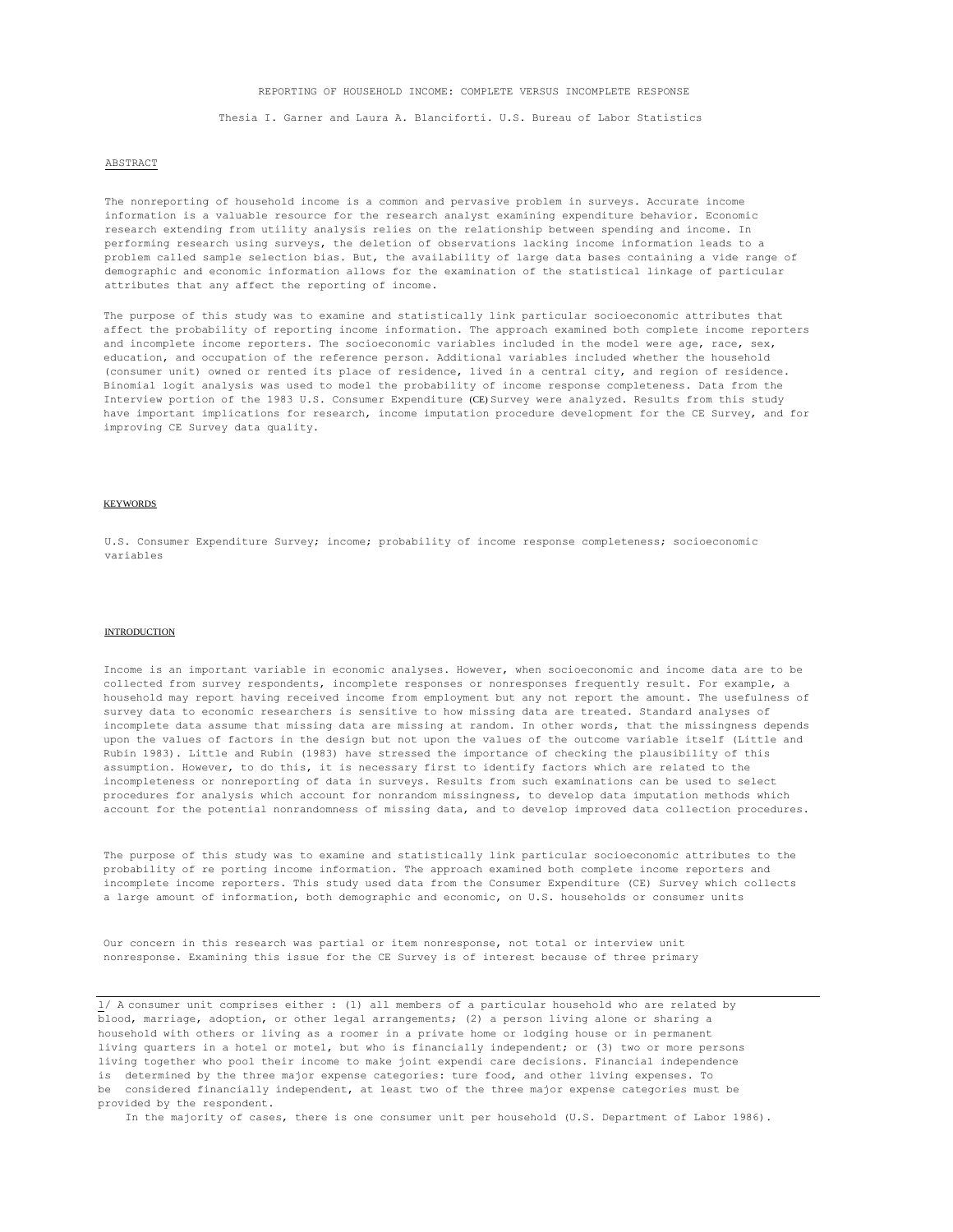reasons. First, the CE Survey is the only national survey which collects detailed information on total consumer expenditures. Consumer unit characteristics are also collected so that expenditures can be related to the characteristics. As such, the data set is a rich source of information available to researchers to conduct economic analysis. Therefore, it is important that researchers are familiar with the data base and the underlying assumptions concerning the distribution of missing values. Second, since income is an important variable used for Bureau of Labor Statistics (BLS) tabulations and research, there is interest in developing an income imputation procedure for the CE Survey. An important goal in formulating an imputation method is to minimize nonresponse bias. And third, devising improved data collection procedures to overcome the nonreporting of income is a constant goal of the Bureau to improve data quality.

For this study of the probability of complete income response, consumer units were identified as complete or incomplete income reporters. This designation vas used since the BLS separates complete income reporters from incomplete income reporters for the purpose of classifying consumer units by income. In general, complete income reporters were defined to be consumer units that reported a non-zero amount for a major source of income or a non-zero amount for other sources of income, while refusals or don't know responses identified consumer units as incomplete income reporters (a more specific definition is presented later). This approach vas followed since missing income in the CE Survey is a multivariate problem. For example, a consumer unit may provide non-zero values for interest earned but may not report wages and salaries. For the CE Survey, the income question covers four broad types of income: wages and salaries; self-employment income; retirement income; and all other income. The components which are missing can vary across nonrespondents.

We hypothesized that the probability of income response completeness was a function of various socioeconomic characteristics. The socioeconomic variables included in our model were the age, race, sex, education, and occupation of the reference person. These characteristics were selected on the basis of a priori notions of the factors that might influence income response behavior. Reference person characteristics were used for the analysis since the consumer unit's characteristics are most often identified by the reference person's. Additional variables included whether the consumer unit owned or rented its place of residence, lived in a central city or outside a central city, and lived in the Northeast, South, Northcentral, or heat. Binomial logit analysis was used to model the probability of income response. Data from the Interview portion of the 1983 CE Survey were analysed (see the Methods and Procedures section for a description of the Survey).

This paper is organized into four remaining sections. In the Background section, the issue of nonresponse and its implications for estimation are briefly discussed. The Methods and Procedures section includes a description of the data source, dependent variable, independent variables and hypotheses, and estimation procedure. The Results section is divided into three parts: distribution of variables, logit results, and the probability of income response completeness and impact of changing characteristics. In the last section, the Summary, findings from the study are reviewed and implications for future research are noted.

#### BACKGROUND

Nonresponse is an issue of concern in virtually all large-scale household surveys, primarily because of its impact on estimation results. As noted by Champney and Bell (1982), nonresponse can be handled for analysis in one of three ways: calculations can be restricted to only those respondents with complete data; calculations can be restricted to only those variables with reported values; or a missing value imputation procedure can be applied to estimate what nonrespondents would have reported had they answered the question. For each approach, a number of assumptions are implicitly made concerning the nature of the nonresponse. Violations of the assumptions can obviously affect one's results. If complete cases are not a random subsample of the original population, restricting the analysis to only these cases would involve loss of efficiency and may yield biased results. This is frequently a problem in panel surveys (for references see Little and Schluchter 1985). If missing values are imputed, standard multivariate analyses of the imputed data are liable to distortions and these distortions may be difficult to assess (Little and Schluchter 1985).

The majority of imputation procedures in use currently are for the case in which the missing values are missing at random (David, et al. 1983). An example is the "hot deck" procedure used by the U.S. Bureau of the Census to impute income for nonrespondents in the Current Population Survey (CPS). For this procedure it is "mused that there are correlations between income and observable characteristics in the population. These characteristics are used to match income respondents and nonrespondents. In general, nonrespondents of income are assigned the income of statistically matched respondents. Thus, the "procedure involves the assumption that the reason income is missing

<sup>2/</sup> The reference person is the first member of the consumer unit mentioned by the respondent when asked to "Start with the name of the person or one of the persons who owes or rents the home." (U.S. Department of Labor 1986).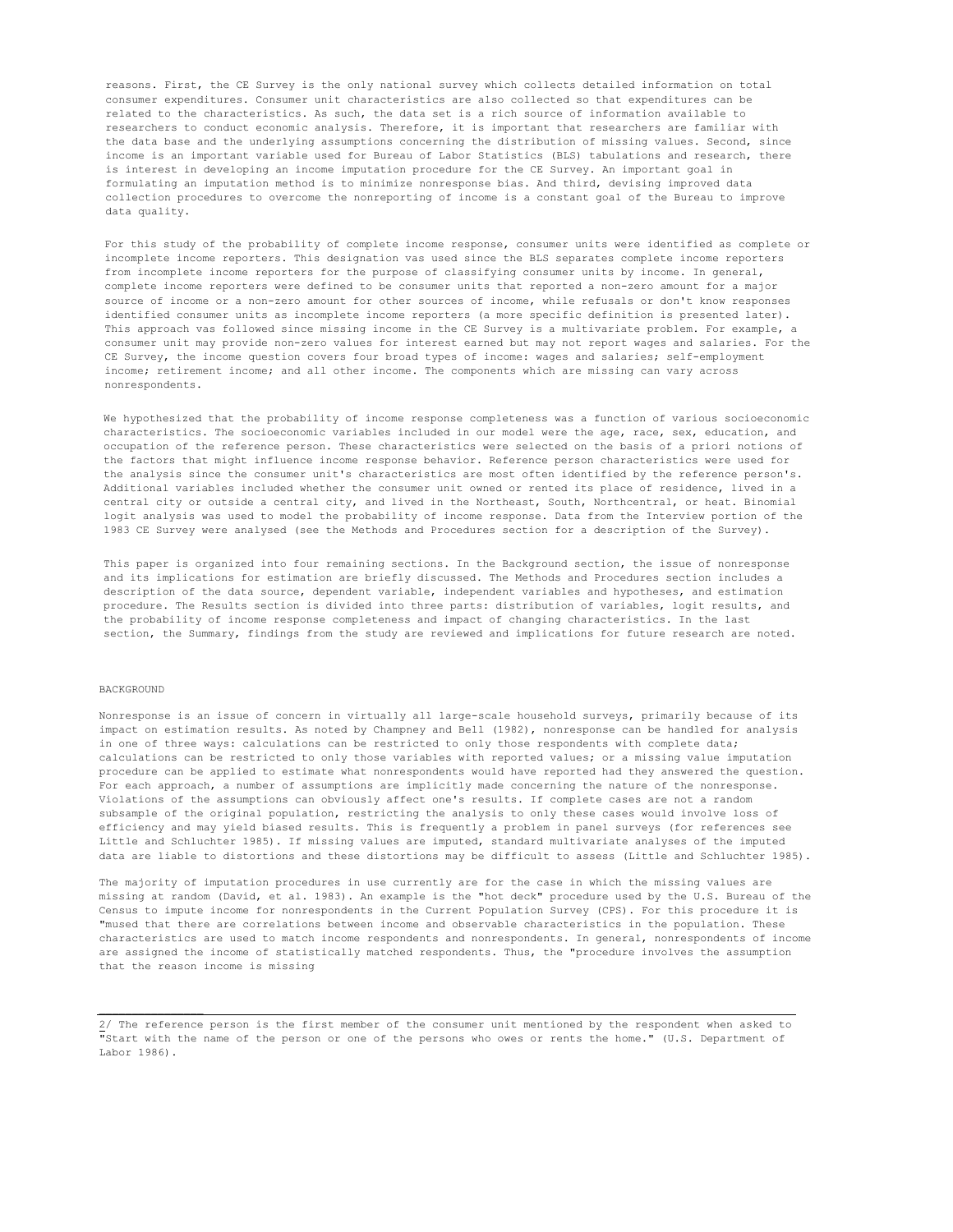may be associated with any number of income correlates but has nothing to do with income itself"(Lillard, Smith. and belch 1986, p. 490).

In many item nonresponse cases, the assumption that the data are missing at random does not seem justified. Even after adjusting for available covariate information, several researchers (see Greenlees, Reece, and Zieschang 1982; Lillard, Smith, and Welch 1982) found that the probability of nonresponse to wage and salary items and earnings questions in the CPS was likely to depend upon unrecorded income values. Thus, the distribution of income among respondents and nonrespondents was likely to differ in some unknown ray even after taking account of covariates.

Results from previous studies were used as a basis for identifying variables to include in the probability of income response model. These studies included examinations of the probability of reporting earnings or wages and salaries for the CPS (Greenless, Reece. and Zieschang 1982; Lillard, Smith, and Welch 1986), income imputation procedures (Little and Samuhel 1983), nonresponse rates in the Survey of Income and Program Participation, SIPP (Coder and Feldman 1984), and factors affecting survey data quality (Andrews and Herzog 1986). Previous income reporting studies focused primarily on the reporting of earnings or wages and salaries of individuals. Often the samples were restricted to the working age population and to males. An exception vas provided by Coder and Feldman (1984) in their examination of income nonresponse for SIPP; these researchers produced nonresponse rates for several sources of income for individuals aged 15 and older. In contrast to previous studies, our unit of analysis vas the consumer unit, with all consumer unit members aged 14 and over requested to provide income information.

#### METHODS AND PROCEDURES

#### Data Source

The data used in this study were drawn from the interview portion of the 1983 Consumer Expenditure (CE) Survey. The CE Survey data are collected by the Bureau of the Census under the auspices of the BLS. The Survey is the most comprehensive source of data available on the expenditures, income, and corresponding socioeconomic and demographic characteristics of American consumer units. The interview sample, selected on a rotating panel basis, is targeted at 4,800 consumer units per quarter. Each quarter one-fifth of the sample is new to the survey. After being interviewed for five consecutive quarters, each panel is dropped from the survey. Detailed income data are collected during interviews two and five only. For the purpose of this study, the sample vas defined as all consumer units participating in a second interview during 1983. Because consumer units living in rural areas outside Standard Metropolitan Statistical Areas (SMSA's) were not surveyed in that year, they were not part of the study sample.

#### Dependent Variable

Income reporting was defined in terms of the completeness of income information obtained from consumer units. The distinction between a complete and an incomplete income reporter, used in this analysis (and by BLS in its publications of CE Survey data), was based on whether the respondent provided values for various sources of income. Sources were grouped into two categories: major sources of income and other sources of income.

- Major sources of income include: wages and salaries income from non-farm business partnership or professional practice income or loss from own farm Social Security or Railroad Retirement Supplemental Security Income.
- Other sources of income include3: unemployment compensation workmen's compensation and veteran's payments including educational benefits public assistance or welfare receipts including income from job training grants such a Job Corps interest received on savings accounts or bonds regular income received from dividends,
	- royalties, estates, or trusts income received from pensions or annuities from private companies, military, or government

3/Additional income, not included in "Other Sources of Income" for the purpose of identifying consumer units as complete or incomplete income respondents, includes money received from the care of foster children, cash scholarships and fellowships or stipends not based on earnings and the annual value of food stamps. Income from these sources, however, is added to the income received from the sources noted in the text to calculate a consumer unit's income before taxes. Income before taxes is the income variable used in CE Survey publications to classify consumer units.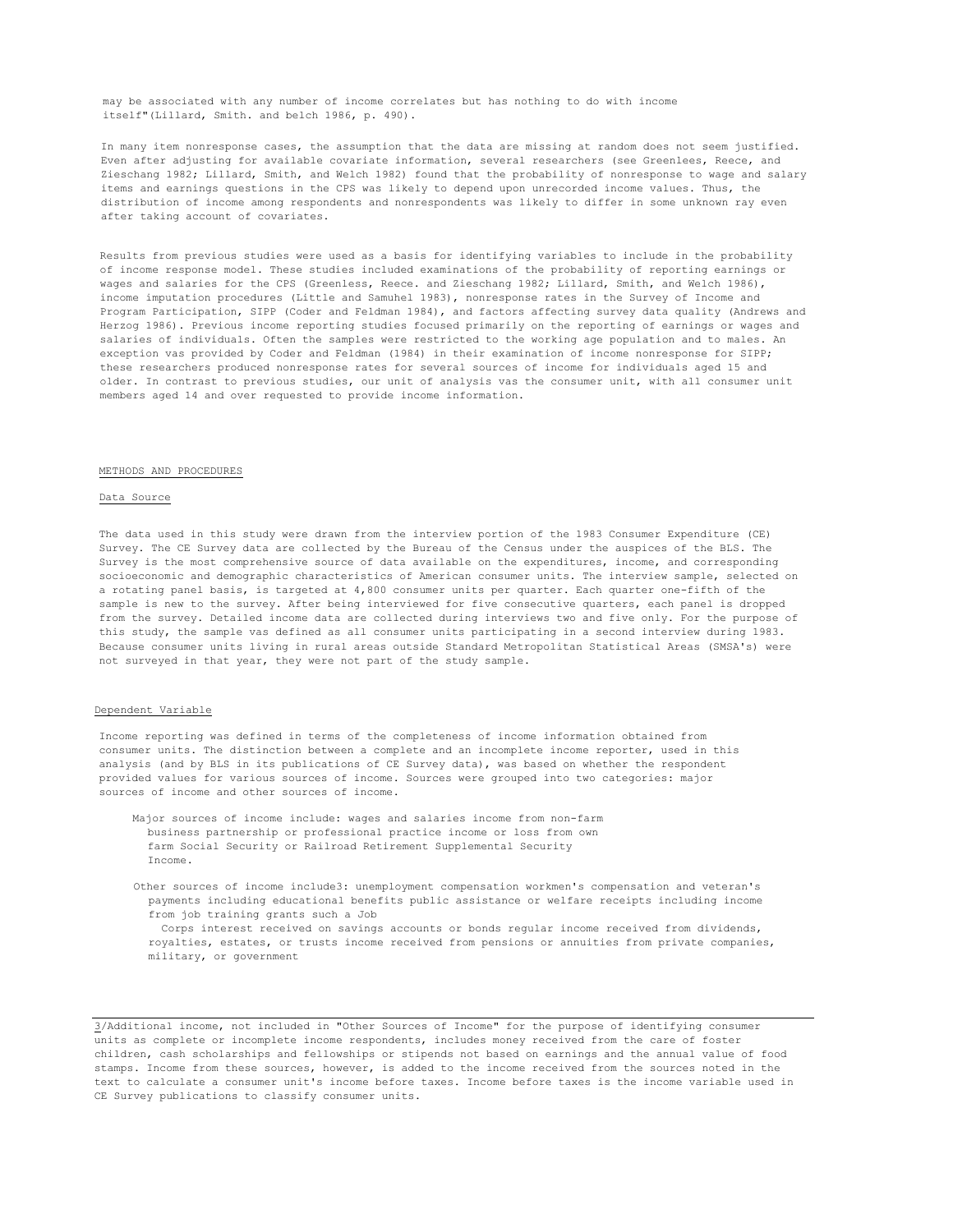income or loss received from roomers or boarders income or loss received from payments from other rental units regular contributions received from alimony or child support and other sources combined.

### A consumer unit was defined as a complete income reporter if:

- the reference person had a non-zero mount reported for a major source of income, any entry for a major source of income for at least one other consumer unit member vas recorded, and any entry for other sources of income was recorded; or
- consumer unit member(s) other than the reference person had a non-zero mount reported for a major source of income, valid zeros or valid blanks were recorded for all the major sources of income for the reference person, and any entry was recorded for other sources of income; or
- consumer unit members) had a non-zero amount reported for at least one other source of income and valid zeros or valid blanks were recorded for all major sources of income for all members.

A valid zero or valid blank was recorded if a consumer unit member did not receive income from a source. For example, if the reference person did not receive income from wages and salaries, a valid blank would be recorded in the data base for this person for wages and salaries. Given this definition, it was possible even for complete income respondents not to have provided a full accounting of all income from all sources. For example, if Social Security recipients had the the value of their Social Security checks reported, the consumer unit was considered a complete income reporter, although the individuals neglected to report interest earned on savings. Consumer units with other combinations of entries to the income questions were considered to be incomplete income respondents. In the extreme case of across-the-board zero income, the response was considered invalid and also constituted an incomplete income report.

## Independent Variables and Hypotheses

Eight socioeconomic factors were included in the model as independent variables. Five were characteristics of the reference person in the consumer unit: age, race, sex, education, and primary occupation. The other three were consumer unit residence characteristics: housing tenure, degree urban, and region. All independent variables except those for age entered the model as categorical variables. Previous research (Andrews and Herzog 1986; Coder and Feldman 1984; Greenlees, Reece, and Zieschang 1982; Lillard, Smith, and Welch 1986; Little and Samuhel 1983) was used to provide a framework upon which to build the model and to develop hypotheses. A variable could influence income response completeness independently of the value of income or the value of income could indirectly affect response completeness through its affect on the independent variable. However, no attempt was made in this study to isolate the direct effects of the independent variables on response completeness probabilities. Definitions of all variables included in the model are presented in Table 1. Each variable and hypothesized effect are discussed.

Age. It was hypothesized that consumer units with elderly reference persons would be less likely to be complete income reporters. This my be related to the values and types of their incomes or to their general response to the survey. For example, consumer units with older reference persons may be less willing to divulge income amounts or they may not be willing or able to produce dollar amounts as necessary to be identified as complete income reporters. As the interview progresses, individuals may tire and refuse to answer the income questions which are placed at the end of the CE Survey Interview questionnaire. Previous researchers (Greenlees, Reece, and Zieschang 1982), analyzing the CPS data, reported that older employed individuals were less likely to respond to CPS wage and salary questions than were the younger. Andrews and Herzog (1986), conducting research on survey measures, found that age was the demographic factor associated with the largest differences in the measurement of the quality of survey data. They suggested that elderly individuals may answer with less precision than do younger individuals in surveys. The researchers also stated that elderly individuals may be more influenced by the particular format used for presenting questions or eliciting answers. To account for possible nonlinear effects of age, an age squared term was included in the model.

Race. Race was expected to be an important variable in the response model. For this study race was defined in terms of two groups: (1) black and (2) white and other. The other group comprises such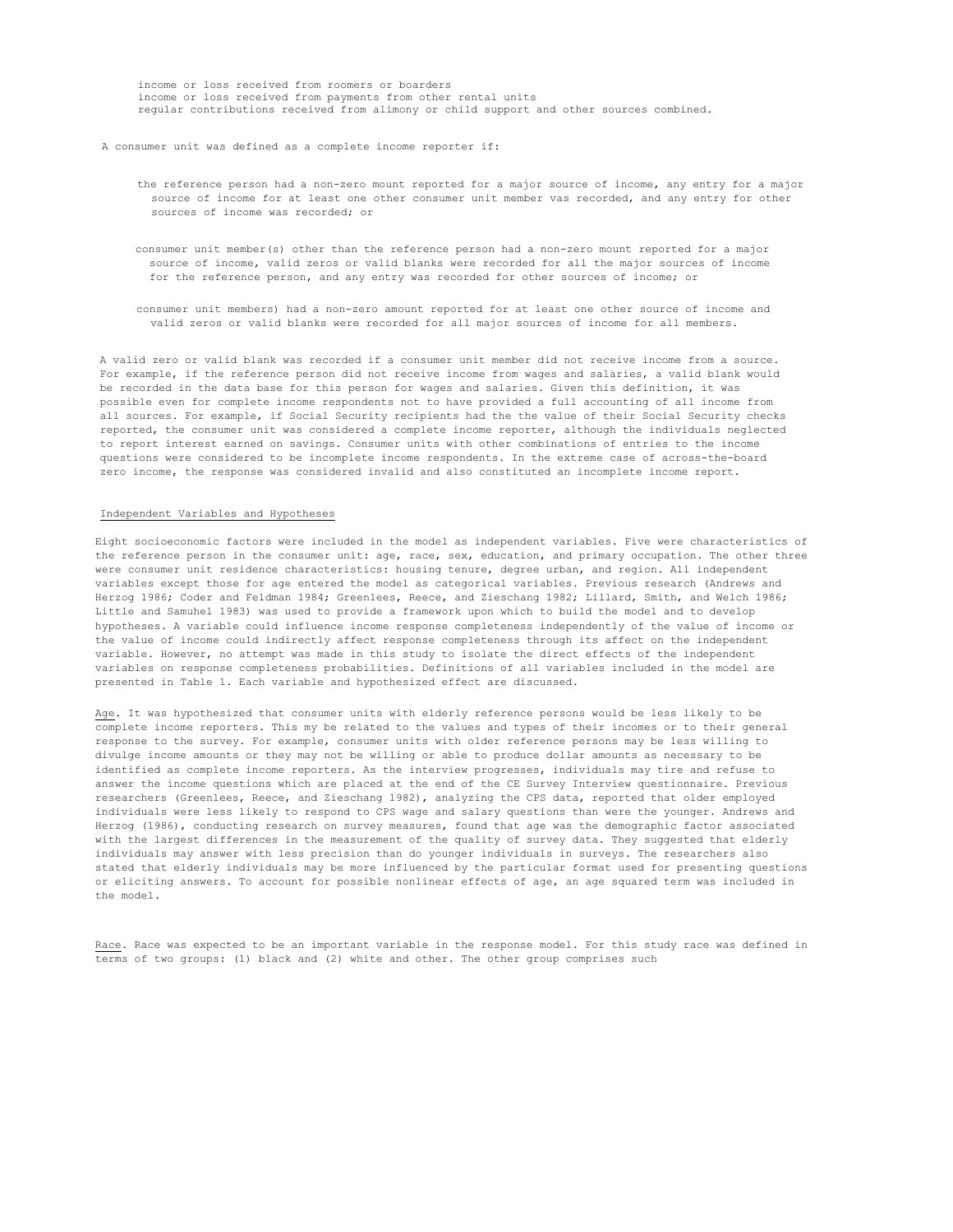Table 1. Definitions of Variables Dependent Variable Unity if consumer unit responded to income questions which identified the Response: unit as a complete income reporter; zero if incomplete income reporter. Independent Variables Age of Reference Person: Age in years. Age of reference person squared. Age Souared: Race of Reference Person: Unity if black; sero if white or other. Sex of Reference Person: Unity if male; zero if female. Education of Reference Person No school: Unity if never attended echool; zero otherwise. Unity if 1-8 years of schooling completed or less than a high school Elementary: graduate; zero otherwise. Unity if a college graduate (4 years); zero otherwise. College: Postgraduate: Unity if more than 4 years of college completed; zero otherwise. (Omitted category was High School: reference person is a high school graduate or has completed some years of college.) Primary Occupation of Reference Person Unity if person received the most earnings in the past 12 months from Sales: employment in a technical, sales, or administrative support occupation; zero otherwise. Unity if person received the most earnings in the past 12 months from Services: employment in a services, farming, forestry, or fishing occupation or in the armed forces; zero otherwise. Unity if person received the most earnings in the past 12 months from Laborer: employment as an operator, fabricator, or laborer; zero otherwise. Unity if person received the most earnings in the past 12 months from Craft: employment in a precision production, craft, or repair occupation; zero otherwise. Unity if person received the most earnings in the past 12 months from Self-employed: self-employment; zero otherwise. Unity if person was retired in the past 12 months; zero otherwise. Retired: Not Working or other: Unity if person was not working in the past 12 months or did not respond to occupation question; zero otherwise. (Omitted category was Salaried Professional or Manager: reference person received the most earnings in the past 12 months from employment in a managerial or professional specialty occupation.) Housing Tenure: Unity if consumer unit owned home; zero if consumer unit rented. Unity if consumer unit resided in the central city of a SMSA; sero if Degree Urban: consumer unit resided inside a SMSA in other places of 50,000 or over, places less than 50,000 and other urban territories, urban places of 2,500 to 50,000 outside an urbanized area, rural non-farm areas, or on a rural farm, or outside a SMSA in urbanized areas and urban places of 2,500 to 50,000 outside an urbanized area. Region Unity if consumer unit resided in the Northeast region; sero otherwise. Northeast: Unity if consumer unit resided in the Northcentral region; zero Northcentral: otherwise. Unity if consumer unit resided in the West region; zero otherwise. West: (Omitted category was South: consumer unit resided in the South region.) Unity for all observations. Constant: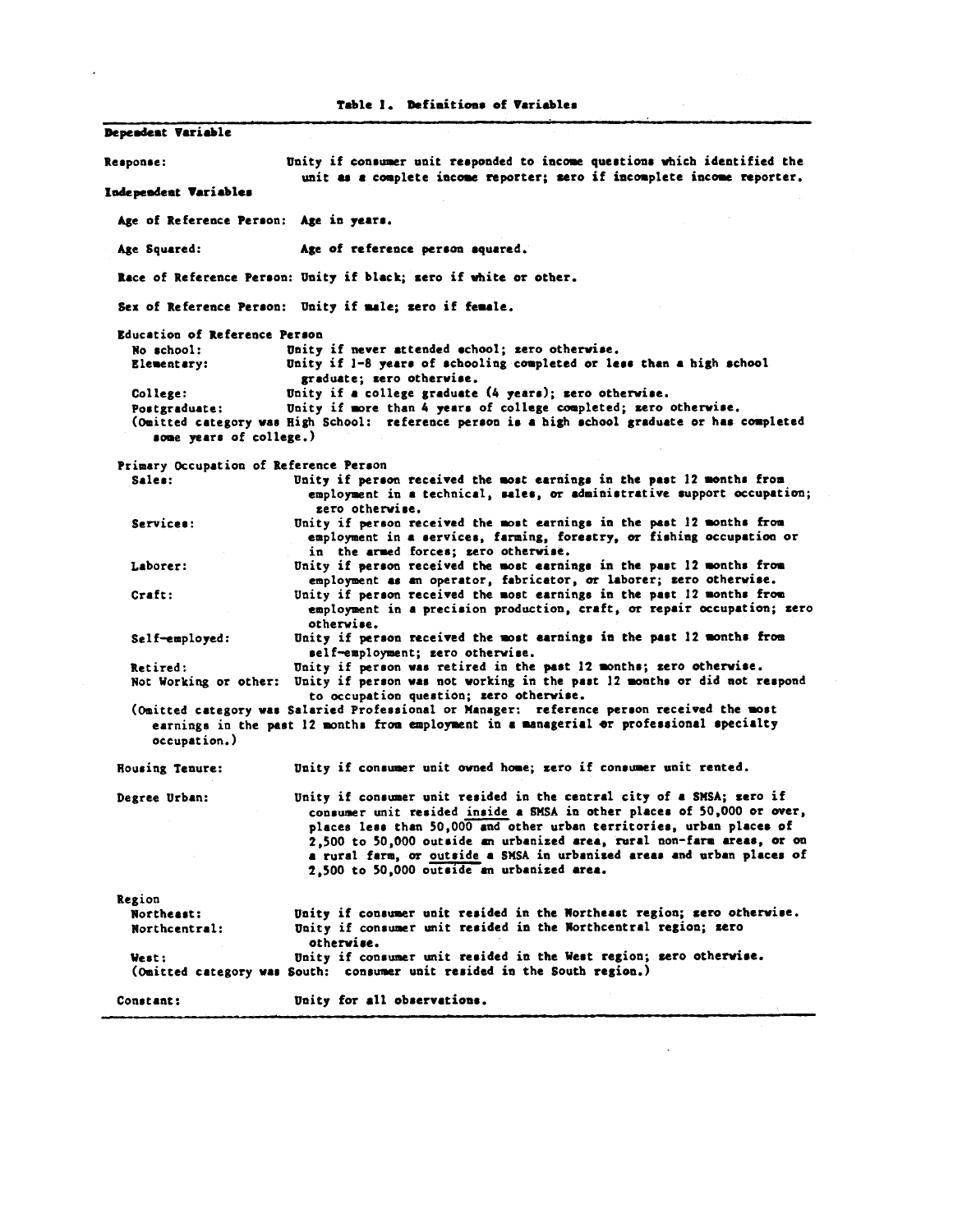races a American Indiana, Alaskan natives, Asians, and Pacific Islanders. Race is a variable commonly used by labor economists in earnings equations, along with age, sex, education, experience, and region of residence (Lillard, Smith, and Welch 1986; Greenlees, Reece, end Zieschang 1982). The CPS hot deck procedure for imputing income includes race, among other variables, u a covariate to classify nonrespondents (Little and Samuhel 1983). However, Greenlees, Reece, and Zieschang (1982) reported that race was not significant in their probability of wage response equations, tie made no specific hypothesis with respect to race due to possible interactions with other variables in the model.

Sex. Like race, sex was expected to be an important variable in the response model. Be: vas defined as that of the reference person. In the CE Survey, the reference person could be male or female. Differentials in income, particularly earnings, exist for males and females with females, on average, earning less than miles. Differences in consumer wait income response completeness may result from differences in the income of sale and female reference persons. However, male sad female reference person units may differ in their responses due to varying degrees of awareness, within the units, of the income of family members. One could also hypothesize that consumer units with reference persons of a certain sex are more adept at recordkeeping or are more willing to cooperate with survey interviewers than are units with reference persons of the other sex. Unlike the majority of studies examining the probability of reporting earnings (e.g., Greenlees, Reece, and Zieschang 1982; Lillard, Smith, and Welch 1986) which focus primarily on the reporting of sales, we were interested in determining whether differences in reporting probabilities of completeness exist for consumer units with sale or female reference persons. Therefore, we made no hypothesis concerning whether consumer units with male or female reference persons mould be more likely to be complete income reporters.

Education. It vas hypothesized that consumer units with more educated reference persons would be less likely to be complete income reporters than would consumer units with less educated reference persons. Education of the reference person was defined in terms of five levels of education: (I) never attended school; (2) one to eight years of schooling (elementary school) or some high school completed; (3) high school graduate or same years in college completed; (4) four year college graduate; and (5) more than four years of college. In previous studies (Greenlees, Reece, and Zieschang 1982; Lillard, Smith, and Welch 1986) of the probability of reporting earnings, increases in the years of education completed lead to decreases in the response probability. Lillard, Smith, and Welch (1986) specifically stated that attending high school or beyond may have led to a decrease in the reporting of earnings. The importance of including education as a differentiating variable for respondents and nonrespondents of income vas highlighted by these researchers (Lillard, Smith, and Welch 1986) in their review of Census earnings allocations:

During the 1968-75 period ... By not using schooling [in the imputation algorithm], we overstate the incomes of nonreporters who have little schooling and understate the incomes of nonreporters with high levels of schooling completed. (p.500)

Although consumer units with educated reference persona may be better equipped to answer detailed income questions, there may be reasons why no response or partial responses result. The more educated may have both higher incomes and more varied sources of income which require sore detail in their income response. In addition, the more educated my place a higher value on their time and privacy than do the less educated. Thus, we would expect increases in education to be negatively related to the probability of complete income response.

Occupation. Occupation was expected to be an important socioeconomic variable in the complete income response model. Occupation was defined in terms of the reference person's employment and earnings status during the past 12 months. Occupations were divided into eight categories. Working individuals were grouped into one of six different categories depending upon the type of employment from which they received the most earnings in the past 12 months. These categories were: sales, services, laborer, craft, self-employed, and salaried professional or manager. A detailed description of each employment category is also presented in Table 1. Two additional occupational categories were included, one for retirees and the other for reference persons not working or not responding to the occupation question. It vas hypothesized that consumer units with self-employed reference persons would be the least likely to be complete income respondents. Coder and Feldman 01984), when examining data from the 1983 SIPP, reported an income nonresponse rate of 14 percent for self-employed individuals. In contrast, they reported a 6.2 percent income nonresponse rate for individuals with monthly wage or salary income. When examining the proportion of nonreporting white males by type of earnings using 1980 CPS data, Lillard, Smith, and Welch (1986) found that 25.7 percent of the self-employed individuals in non-farm occupations and 24.7 percent of the self-employed individuals in farming occupations were nonreporters of earnings, compared to 16.3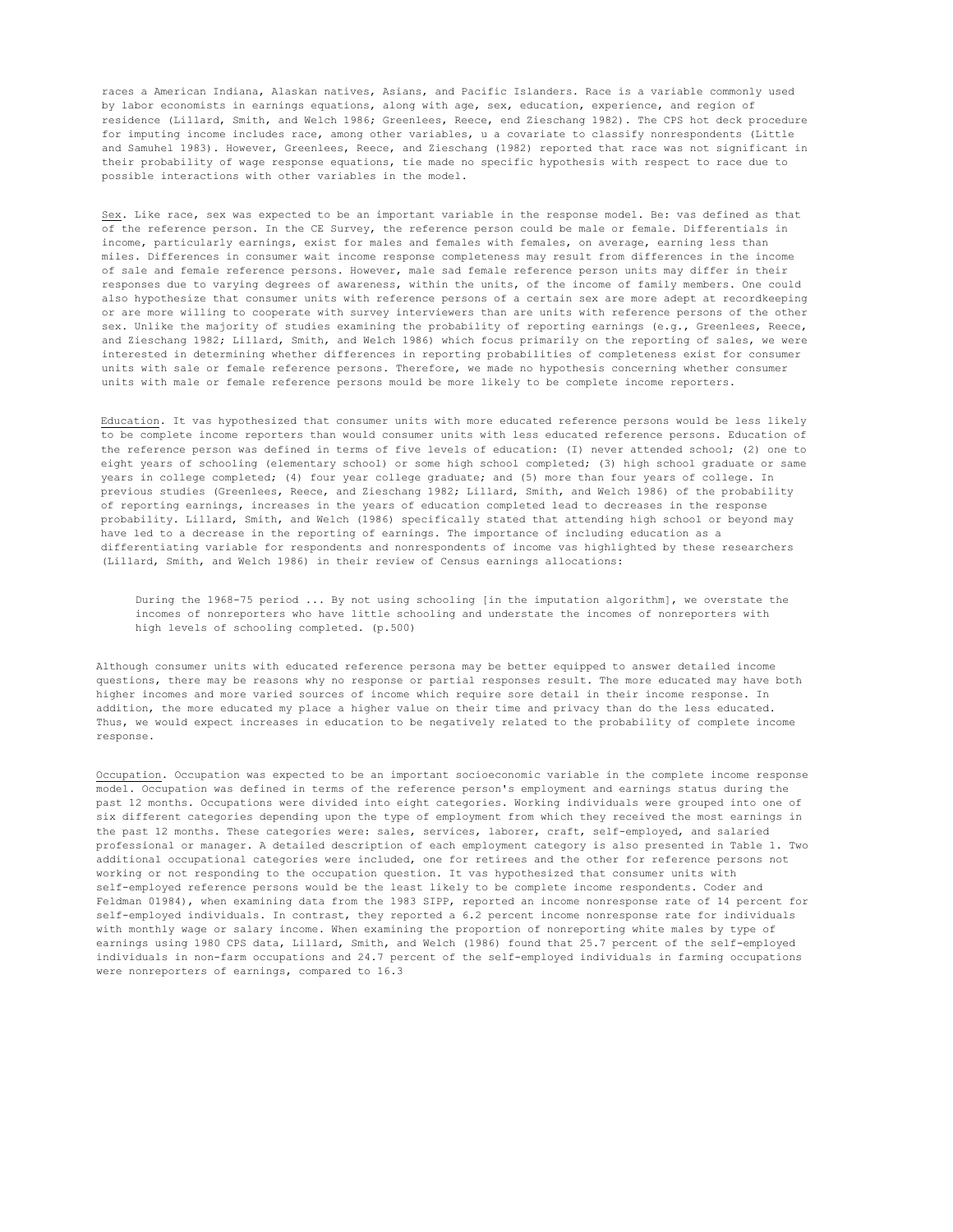percent of wage and salary workers. The researchers noted that there are several occupations in which nonreporting is considerably higher than the average, and that these occupations share one or both of the following characteristics: "they are among the highest income occupations, or considerable ambiguity surrounds the calculation of net income from receipts and expenses for income tax purposes" (Lillard, Smith, and Welch 1986, p.492). Lawyers and judges, dentists, and doctors fit both criteria and approximately one-third of each group does not respond to income questions. Farmers and private household workers, although rich lower incomes on average, also experience tome difficulty in calculating their income for tax purposes. Approximately one-fourth of the individuals in each of the groups (lawyers and judges, dentists, doctors, farmers, and private household workers) noted by Lillard, Smith, and Welch (1986) were nonreporters of income. Individuals in these groups are expected to account for a large majority of the self-employed. Thus, since earnings account for a major portion of income, on average we would expect consumer units with self-employed reference persons to be the least likely to be complete income reporters.

Housing Tenure. Housing tenure was defined as whether a consumer unit owned or rented its place of residence. Homeownership was hypothesized to be negatively related to the probability of being a complete income reporter. This is based on the assumptions that high income consumer units are most likely to be incomplete income reporters and that high income consumer units are also more likely to be homeowners than they are to be renters.

Degree of Urbanization. The degree of urbanization was expected to be an important variable in the response probability model. Degree of urbanization was defined in terms of whether the consumer unit resided within a central city or outside a central city. As noted earlier, consumer units living in rural areas outside SMSA's were not surveyed in 1983; thus, they were not included in the outside a central city category, tie would expect consumer units living outside the central city to be less likely to be complete income reporters if consumer units in these areas have higher incomes than do units living in central cities. This is based on the assumption that completeness of income response is influenced by the sine of income. Greenlees, Reece, and 2ieschang (1982) reported that the earnings of individuals in the suburbs of SMSA's were higher than the earnings of individuals residing in central cities. However, our sample vas not restricted to wage and salary workers. In addition, complete income reporters in this study included consumer units with members receiving retirement or public assistance income. Consumer units with these sources of income may be, on average, more prevalent in the central city. Thus, no hypothesis was made concerning the relationship of the degree of urbanization wish reporting propensities.

Region. Region was the final variable included in the model which was expected to be related to complete income response. Each consumer unit was identified as living in one of four regions: Northeast, Northcentral, South, or West. Previous researchers (Lillard, Smith, and Welch 1986; Greenlees, Reece, and Zieschang 1982), using Census data, have noted the importance of region in determining the reporting propensities of earnings. Lillard, Smith, and Welch (1986) reported that living in the South had a strong positive independent effect on reporting propensities, even after controlling for the variable's influence through earnings.

Greenlees, Reece, and Zieschang (1982) found that individuals living in the South or West were most likely to answer the CPS wage and salary questions. Consumer units may differ by region in their willingness to provide income information. This difference may be due to a more general willingness on the part of consumer units within certain regions to respond to income questions. It was hypothesized that consumer units residing in the Northcentral or in the Northeastern regions of the country would be less likely to be complete income reporters than consumer units living in the South and that those living in the West would be more likely.

In summary, we identified several socioeconomic characteristics thought to be related to the probability of complete income response. These included the age, race, sex, education, and principal occupation of the reference person, whether the consumer snit owns or rents its place of residence, lives within a central city or outside a central city, and lives in the Northeast, Northcentral, South, or West. Factors we hypothesized to be characteristic of consumer units least likely to be complete income reporters included: older age, sore education, and self-employment of the reference person; sad homeownership and consumer unit residence in the Northeasters or Northcentral regions of the country.

### Estimation Procedure

The statistical analysis of the probability of complete income response was based upon a binomial logic model.4 Binomial logit analysis is a statistical technique wed to analyse discrete choice

4/There are numerous references in the literature to logic analysis. See Domencich and McFadden (1975), Judge et al. (1982), Maddala (1977), Maddala (1983), Pindyck and Rubinfeld (1981).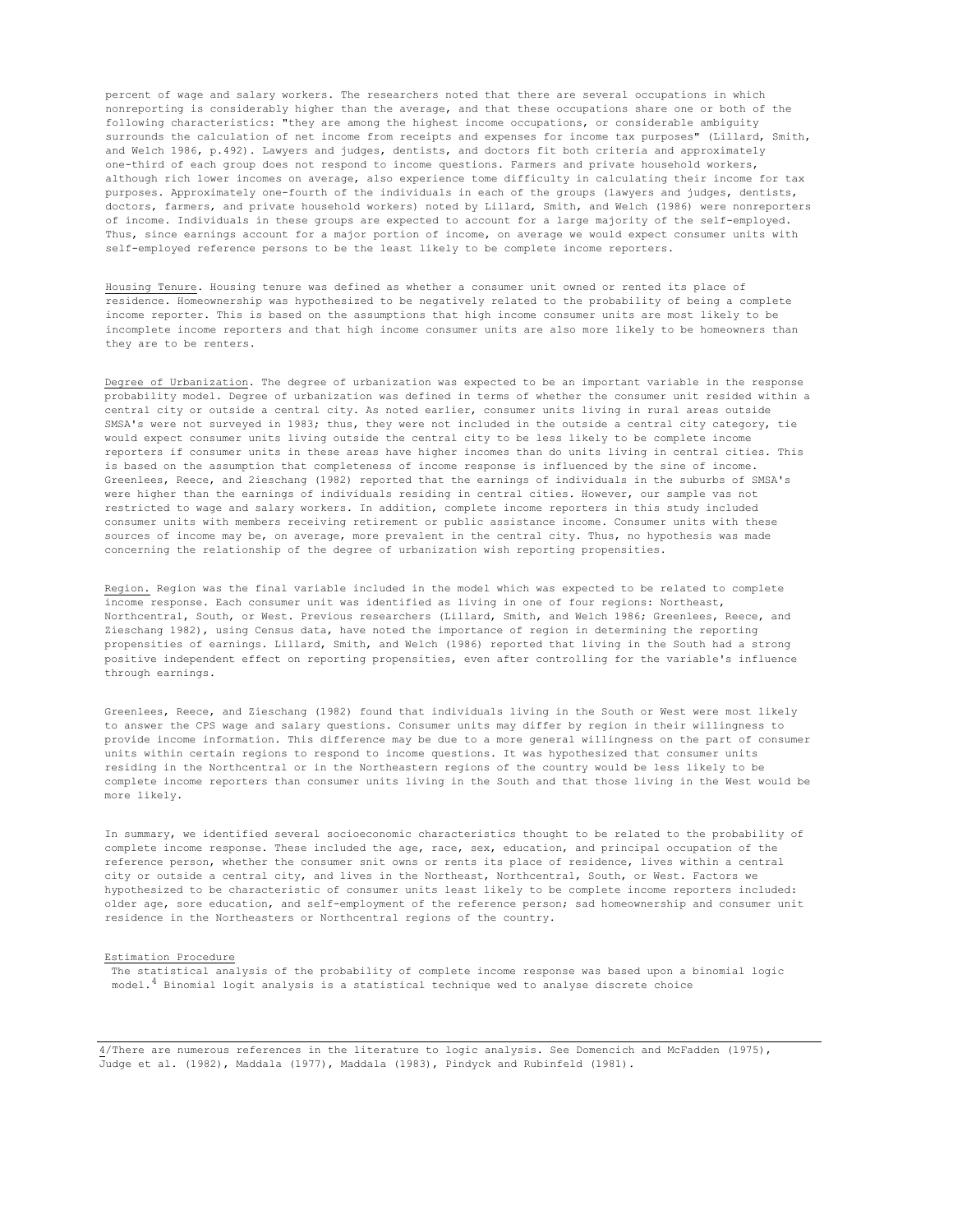problems of a binary format. Binomial logit involves the basic principles of regression analysis. namely fitting the slope and intercept of a regression line with maximum likelihood estimation, but adjusts for the respecification of the dependent variable into a binary form.

In this study the model under consideration was

$$
P_i = \text{Prob}(Y_i = 1) = F(X_i \beta), \text{ and} \tag{1}
$$

$$
1-P_1 = Prob(Y_1 = 0) = 1 - P(X_1\beta)
$$

where the  $\mathbf{r}(x_i; \beta)$  is a cumulative distribution function that describes how the probabilities of complete income reporting and incomplete income reporting respectively, are related to the socioeconomic variables. Fi is the probability that the i-th consumer unit is a complete income reporter, Xi is the vector of characteristics of the i-th consumer unit, and  $\beta$  is the vector of unknown parameters. The binomial logit model assumes a cumulative logistic probability distribution for the underlying function. The probability of a complete income response is defined mathematically as

$$
Pi = F(X_i\beta) = \frac{1}{1+e^{-(X_i\beta)}}
$$
 (3)

The Xi's are considered to be oberservations on nonstochastic variables which are independent of each other. The error terms implicit in the model are assumed to follow the Weibull or extreme value distribution and are assumed to be independent. The probability that the i-th consumer unit is not a complete income reporter is mathematically defined as

1 - Pi =  $\frac{e^{-(x_i \beta)}}{1 + e^{-(x_i \beta)}}$  $(4)$ 

The logit is obtained by transforming the zero to one interval probability to a log odds ratio which ranges from -  $\infty$  to +  $\infty$  as X<sub>i</sub> $\beta$  goes from -  $\infty$  to +  $\infty$ . The logit is derived below:

$$
logit = log \frac{t_1}{1 - Pi} = log P_i - log (1 - P_i)
$$
  
= -log(1+e<sup>- (X<sub>i</sub> \beta)</sup>) - [log (e<sup>- (X<sub>i</sub> \beta)</sup>) - log(1+e<sup>- (X<sub>i</sub> \beta)</sup>)] (5)

 $= \mathbf{X}_i \boldsymbol{\beta}$ 

Thus, the logit, or logarithm of the odds that a particular alternative will result, is  $x_i\beta$ . The logit is a linear function of the explanatory variables, but the probabilities are not.

Maximum likelihood estimation is frequently the preferred statistical approach used to estimate the logit coefficients. If we let  $R_0$  be the subset of observations for which the discrete choice  $Y_i$  = 1 (complete income reporter) and N<sub>1</sub> be the subset of observations for which Y<sub>i</sub> = 0 (not a complete income reporter), the likelihood function L, of the sample can be written as

$$
L = \prod_{i \in N_0} P_i \cdot \prod_{i \in N_1} (1 - P_i)
$$

 $\bullet$ .

 $(2)$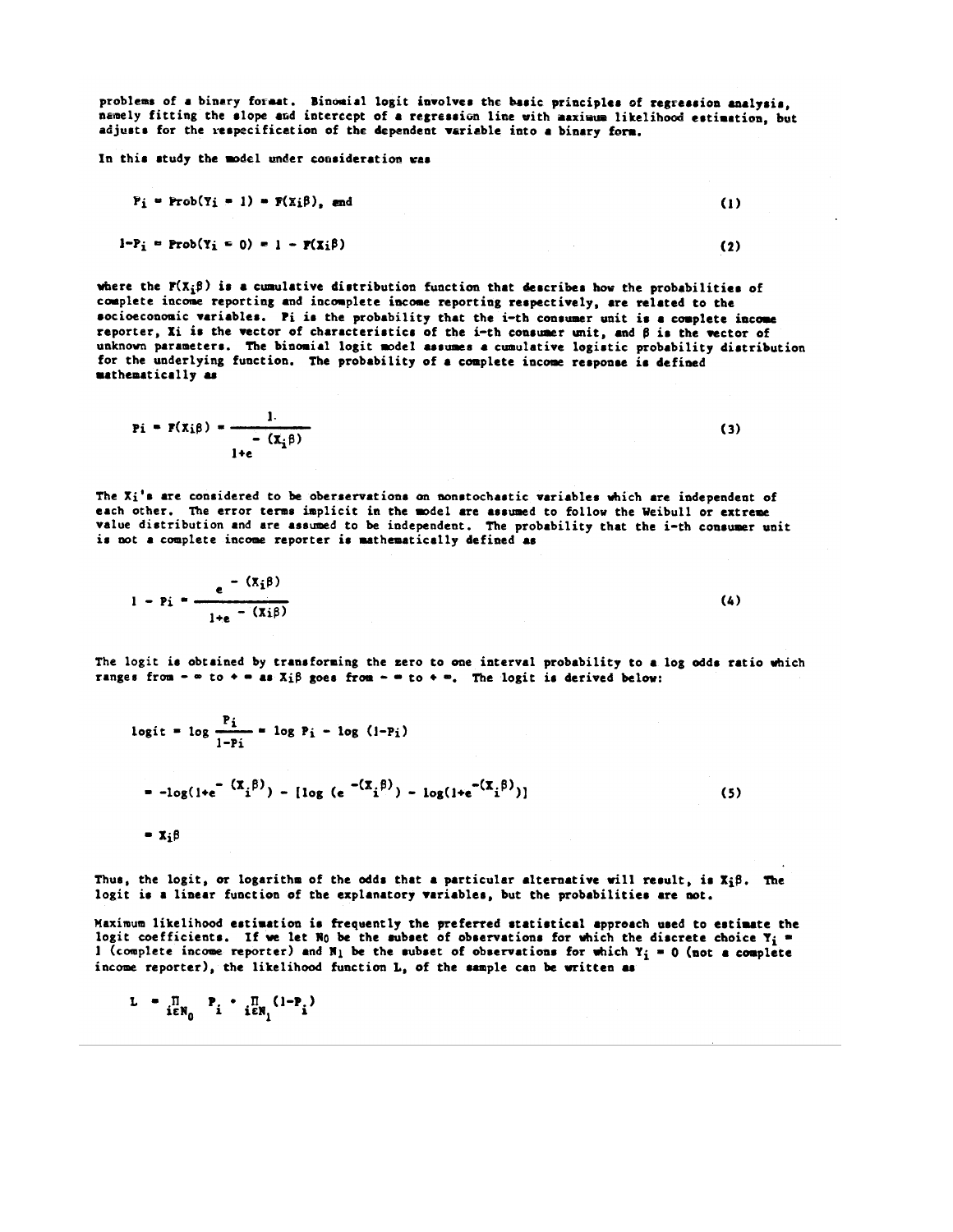$$
= \prod_{\substack{\Upsilon_i = 1}} \mathbf{F}(\mathbf{x}_i \boldsymbol{\beta}) + \prod_{\substack{\Upsilon_i = 0 \\ \Upsilon_i}} [1 - \mathbf{F}(\mathbf{x}_i \boldsymbol{\beta})]
$$

$$
= \prod_{\substack{\Upsilon_i = 1 \ \Upsilon_i = (\overline{X}_i \beta) \\ \Upsilon_i = 0}} \prod_{\substack{1 + e^{-\left(\overline{X}_i \beta\right)}}{1 + e^{-\left(\overline{X}_i \beta\right)}}}
$$

The logarithmic likelihood is

$$
\log L = \sum_{i \in \mathbb{N}_0} \log F(\mathbf{x}_i \beta) + \sum_{i \in \mathbb{N}_1} \log[1 - F(\mathbf{x}_i \beta)] \tag{7}
$$

The expected value of Y<sub>i</sub> can be written as

$$
E(Y_i) = 1 \cdot F(X_i \beta) + 0 \cdot [1 - F(X_i \beta)] \tag{8}
$$

 $= \mathbf{F}(\mathbf{X}_i \boldsymbol{\beta})$ 

Therefore, the expected value of Y<sub>i</sub> is the value of the logistic distribution which necessarily falls in the unit interval. The maximum likelihood estimates of the  $\beta$ 's are found by setting the derivaties of the likelihood function with respect to the  $\beta$ 's equal to zero.

Naximum likelihood parameter estimates for the probability of income reporting model were obtained by using the interative Newton-Raphson optimization procedure. The computer software package (LOGIT) used for the analysis was developed by Antos (1983).

## RESULTS

Results of the logic analysis of income response completeness are presented in this section. The sample used for the analysis is described, followed by a description of the results of the logit estimation and tests of the model specification. The estimated parameters are then used to calculate income response probabilities for different consumer units and changes is response probabilities.

## Distribution of Variables

In 1983, 4,611 consumer units participated is a second interview of the CE Survey. The scan values and percent distribution of independent variables used in the logit analysis are presented in Table 2. The average age of reference persons in the sample consumer units vas 46 years. The majority of reference persons were white includes a small number of non-white non-blacks) and were hale. More than 50 percent were high school graduates and approximately one-fourth were salaried professionals or managers. The majority of consumer units in the sample owned their own hoses and lived outside a central city. Consumer units were fairly equally distributed among regions.

Incomplete income reporter consumer units accounted for approximately 13 percent of the sample. An examination of only the lean values and percent distribution of variables reveals that incomplete income respondents in the sample were different from complete income respondents. Incomplete income respondent reference persona were, on average, \*lightly older and were sore likely to be hale than were complete income respondent reference persons. They were also sore likely to be college graduates and to be among the self-employed, when considering the educational and occupational categories as defined in this study. Incomplete income respondent consumer units were sore likely to be homeowners and were sore likely to live outside a central city. Consumer unite living-in the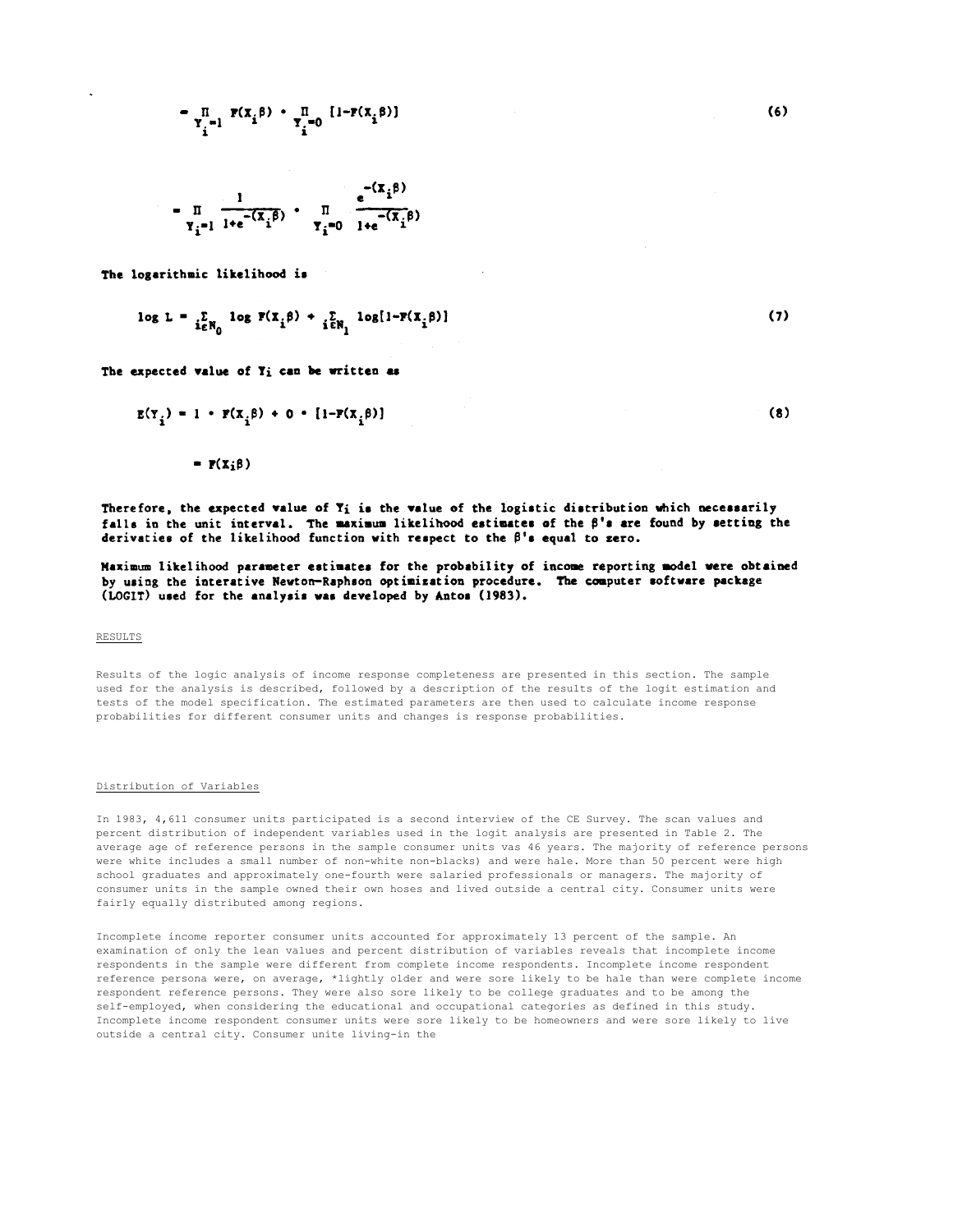| Independent Variable                     | Full<br>Sample<br>$(n=4611)$ | Complete Income<br>Reporter<br>$(n=4018)$ | Incomplete Income<br>Reporter<br>$(n=593)$ |
|------------------------------------------|------------------------------|-------------------------------------------|--------------------------------------------|
| Age of Reference Person (continuous)     |                              |                                           |                                            |
| Age.                                     | 45.91                        | 45.59                                     | 48.03                                      |
| Age squared                              | 2428.23                      | 2404.79                                   | 2587.07                                    |
| Race of Reference Person                 |                              |                                           |                                            |
| <b>Black</b>                             | 11.08                        | 11.03                                     | 11.47                                      |
| White and other                          | 88.92                        | 88.97                                     | 88.53                                      |
| Sex of Reference Person                  |                              |                                           |                                            |
| Male<br>Female                           | 67,73<br>32.27               | 67.10<br>32.90                            | 72,01<br>27.99                             |
| Education of Reference Person            |                              |                                           |                                            |
| No school                                | 0.54                         | 0.47                                      | 1.01                                       |
| Elementary                               | 25.53                        | 25.91                                     | 22.93                                      |
| High School                              | 52.11                        | 52.27                                     | 51.10                                      |
| College                                  | 11.00                        | 10.55                                     | 14.00                                      |
| Postgraduate                             | 10.82                        | 10.80                                     | 10.96                                      |
| Principal Occupation of Reference Person |                              |                                           |                                            |
| Salaried Professional or Manager         | 21.66                        | 21.73                                     | 21.24                                      |
| <b>Sales</b>                             | 17.76                        | 18.09                                     | 15.51                                      |
| Services                                 | 8.72                         | 9.23                                      | 5.23                                       |
| Laborer                                  | 11.88                        | 12.10                                     | 10.46                                      |
| Craft                                    | 6.68                         | 6.72                                      | 6.41                                       |
| Self-employed                            | 6.12                         | 5.00                                      | 13.66                                      |
| Retired                                  | 15.25                        | 15.43                                     | 14.00                                      |
| Not working and other                    | 11.93                        | 11,70                                     | 13.49                                      |
| Housing Tenure                           |                              |                                           |                                            |
| Owned                                    | 59.57                        | 58.19                                     | 68.97                                      |
| Rented                                   | 40.43                        | 41.81                                     | 31.03                                      |
| Degree Urban                             |                              |                                           |                                            |
| Inside a central city                    | 34.85                        | 35.09                                     | 33.22                                      |
| Outside a central city                   | 65.15                        | 64.91                                     | 66.78                                      |
| Region                                   |                              |                                           |                                            |
| Northeast                                | 22.53                        | 20.81                                     | 34.23                                      |
| South                                    | 27.83                        | 28.70                                     | 21.92                                      |
| Northcentral                             | 26.15                        | 25.73                                     | 29,01                                      |
| West                                     | 23.49                        | 24.76                                     | 14.84                                      |

Table 2. Mean Values and Percent Distribution of Variables in Logit Analysis

Northeastern and Northcentral regions of the country were more likely to be incomplete income respondents than were consumer units living in the South or West. In this study reference persons in incomplete and complete income respondent consumer units did not differ in terms of their race.

## Logit Results

Results of the logit analysis are displayed in Table 3. All variables included in the model, their coefficients, and asymptotic standard errors are presented. Results of the statistical tests used to describe the explanatory power of the model are also presented.

To test the overall significance of the set of variables included in the model, the likelihood ratio statistic was used.<sup>5</sup> The resulting Chi square value was significant at the  $\alpha = 0.01$  level. The

 $\frac{5}{\text{The test statistic}}$  is  $\chi^2 = -2(\log \text{Likelihood}_{R} - \log \text{Likelihood}_{U})$ . The statistic is asymptotically Chi-square distributed with the degrees of freedom equal to the number of coefficients set equal to zero. The log likelihood function for the restricted model, represented by R, is obtained when the function is maximized with respect to the intercept only. The log likelihood of the unrestricted model, U, is obtained when the function is maximized with respect to all the coefficient estimates corresponding to the intercept and all explanatory variables.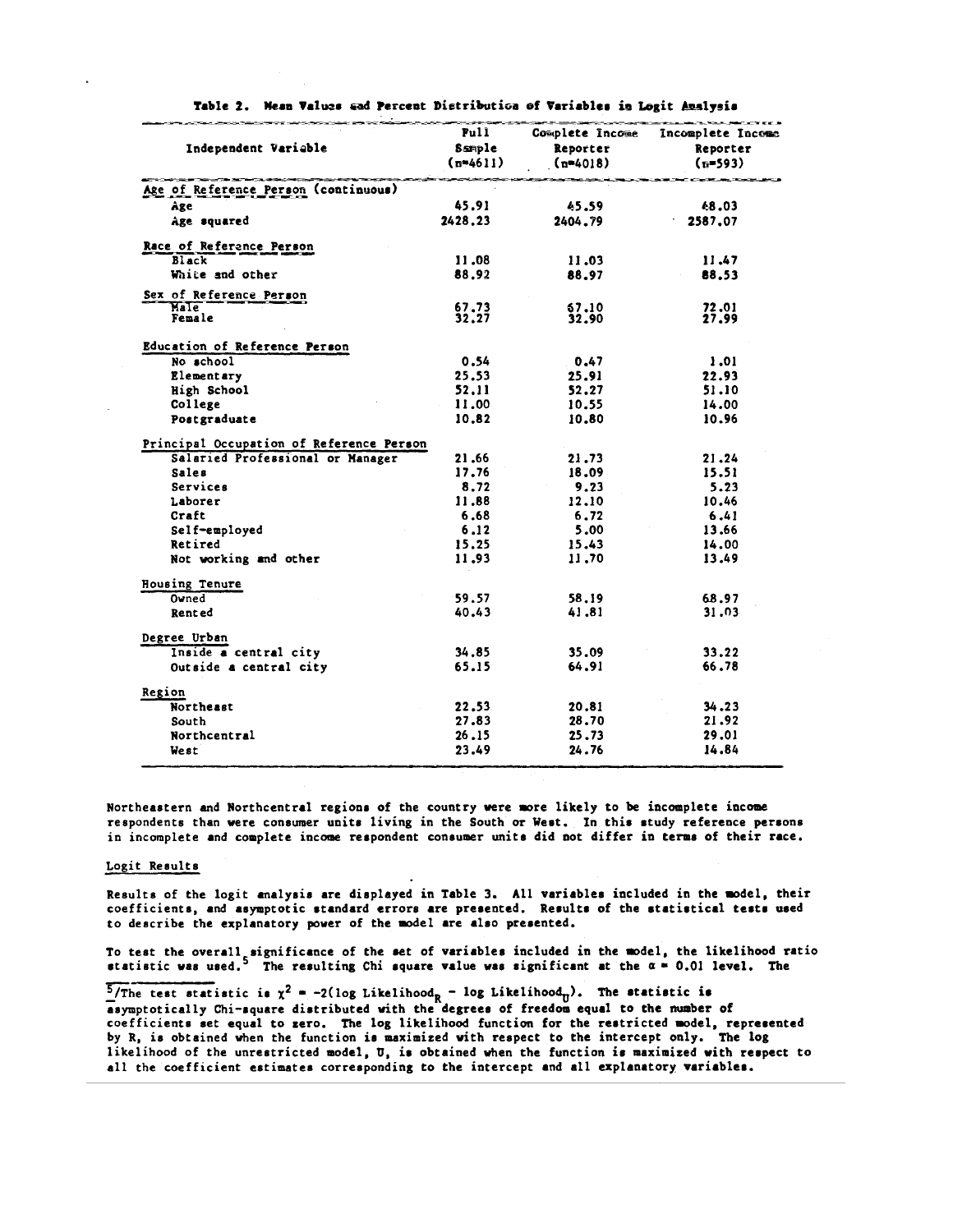null hypothesis that all of the coefficients (except the intercept) are equal to zero was rejected. This means that at least one of the independent variables was important in explaining the probability of complete income response.

| Independent Variable                                                           | <b>Estimated</b><br>Parameter | Asymptotic<br><b>Standard Error</b> |
|--------------------------------------------------------------------------------|-------------------------------|-------------------------------------|
| Age of Reference Person                                                        |                               |                                     |
| Age                                                                            | $-0.0463*$                    | 0.0174                              |
| Age squared                                                                    | $0.0004**$                    | 0.0002                              |
| Race of Reference Person (White and other)<br><b>Black</b>                     | $-0.2709$ ***                 | 0.1538                              |
| Sex of Reference Person (Female)                                               |                               |                                     |
| Male                                                                           | -0.1257                       | 0.1092                              |
| Education of Reference Person (High school)                                    |                               |                                     |
| No school                                                                      | $-0.7433$                     | 0.4910                              |
| Elementary                                                                     | 0.1479                        | 0.1220                              |
| College                                                                        | $-0.3684**$                   | 0.1457                              |
| Postgraduate                                                                   | 0.0185                        | 0.1636                              |
| Principal Occupation of Reference Person<br>(Salaried Professional or Manager) |                               |                                     |
| <b>Sales</b>                                                                   | 0.0180                        | 0.1568                              |
| Services                                                                       | 0.3513                        | 0.2226                              |
| Laborer                                                                        | 0.0644                        | 0.1833                              |
| Craft                                                                          | $-0.0749$                     | 0.2123                              |
| Self-employed                                                                  | $-1.0839*$                    | 0.1737                              |
| Retired                                                                        | 0.0810                        | 0.2048                              |
| Not working and other                                                          | $-0.2467$                     | 0.1826                              |
| Housing Tenure (Rented)                                                        |                               |                                     |
| Owned                                                                          | $-0.2601***$                  | 0.1109                              |
| Degree Urban (Outside a central city)                                          |                               |                                     |
| Inside a central city                                                          | $-0.0831$                     | 0.1016                              |
| Region (South)                                                                 |                               |                                     |
| <b>Northeast</b>                                                               | $-0.8287$ *                   | 0.1265                              |
| Northcentral                                                                   | $-0.3702*$                    | 0.1276                              |
| West                                                                           | 0.2166                        | 0.1491                              |
| Constant                                                                       | $3.7568*$                     | 0.4143                              |
| Likelihood Ratio Statistic<br>182.253<br>0.052<br>Likelihood Ratio Index       | 37.57                         |                                     |

Table 3. Estimated Model Parameters and Standard Errors

\*\*Statistically significant at the 0.05 level. \*\*\*Statistically significant at the 0.10 level.

The likelihood ratio<sup>6</sup> index was calculated as a measure of goodness-of-fit of the binomial logit model and is analogous to the R-squared in ordinary least squares regression. The index is a measure of how well the model approximates the observed data. An index of 0.052 was obtained for the response model. Although this value seems low, it may be reasonable since values of the index between 0.2 and 0.4 are considered extremely good fits (Hensher and Johnson 1981).

 $6$ /The index is

 $\overline{a}$ 

 $\rho^2 = 1 - \frac{\log \text{Likelihood}}{\log \text{Likelihood}}$ 

Generally the likelihood ratio index has an upper bound of about 0.3; it is unlikely that an index value would approach one because that could only happen if all individuals predicted probabilities were exactly zero or one (Kinsey and Lane 1978; Pindyck and Rubinfeld 1981; Tardiff 1976).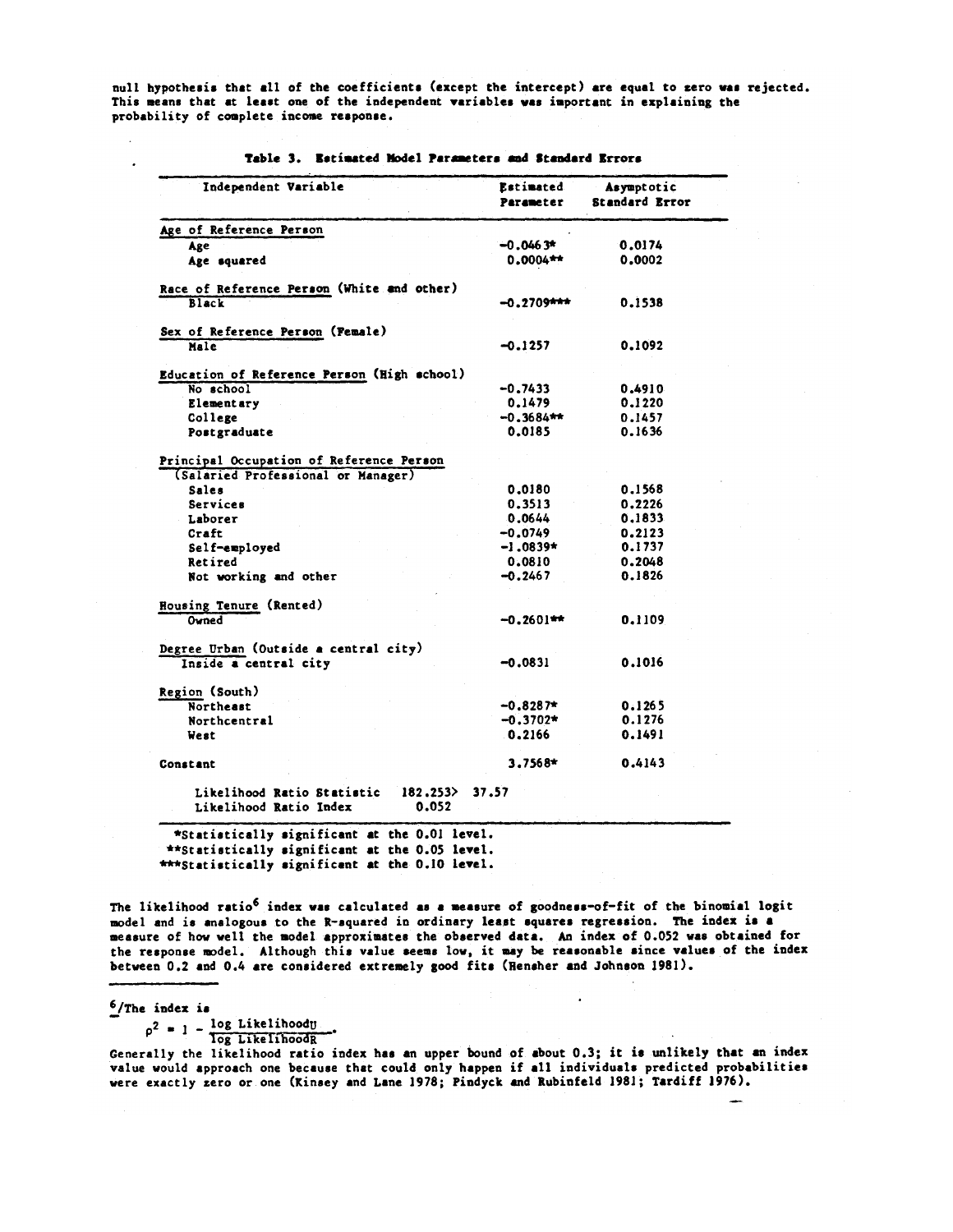When examining individual coefficients, there are several points to keep in mind. Unlike a regression coefficient, a logit parameter estimate itself does not directly provide information concerning the quantitative effect of a change in an independent variable on the probability of belonging to one group as opposed to another (e.g., complete versus incomplete income reporters). Instead, a logit coefficient measures the change in the log of the odds (e.g., Pi/(1-Pi)) associated with a unit change in the independent variable. Relative values of the coefficients, however, are meaningful within a variable grouping and thus they can be ranked relative to one another. Thus, it is possible to rank coefficients from the lowest to the highest value and to interpret a coefficient as having a greater effect on the dependent variable than those ranked below it. For example, if parameter A has a coefficient of 0.2 and parameter B a coefficient of 0.4, then parameter B may be interpreted as having a larger effect on the choice probability than parameter A. One cannot, however, assert that 8 has twice the effect on the dependent variable as A. Like regression, the relationship between the independent variables and the probability of belonging to a group can be investigated by examining the signs of the coefficients.

To determine the impact of individual variables on the log (Pi/(1-Pi)), the relative values and signs of the coefficients were examined. In addition, asymptotic t-tests were used to determine the significance of individual coefficients at the 0.01, 0.05, and 0.10 percent levels of significance.

All independent variables except age entered the binomial logit equation as dummy variables. It vas necessary, therefore, to omit one of the dummy categories for each variable before estimating the final equation. In Table 3 each omitted category is identified in parentheses next to the variable name. The result for each dummy variable is interpreted relative to the omitted group. For example, the positive coefficient for cleat implies that consumer units in the West have a greater probability of being complete income reporters than do consumer units living in the South. In contrast, the negative coefficient on Northeast indicates that consumer units in the Northeast are less likely than consumer units in the South to be complete income respondents.

Among the socioeconomic variables included in the probability model, age, age squared, race, one of the education dummy variables (college), one of the occupation variables (self-employed), housing tenure, and two of the region variables (Northeast and Northcentral) were significant. For the most part, these results were consistent with the hypotheses and with the findings of previous researchers.

The negative coefficient for the age variable indicates that as age increased, the probability of complete income response decreased. If consumer units with older reference persons have high incomes and/or receive income from numerous sources, they may be less likely to divulge their incomes or to note dollar amounts received from each income source. Or, they slay be reacting to the questionnaire design or interview procedure. However, the coefficient for age squared was positive, although small. This indicates that for most of the sample, as age increased, the effect of age on the probability of complete income reporting (while negative) diminished.

Consumer units with black reference persons were less likely than those with reference persons of other races to be complete income reporters. There was no a priori reason why this might be the case.

Of all the education variables, only college was significant in the probability model. Consumer units with college educated reference persons were significantly less likely than those in the omitted category (high school degree or ease college) to be complete income reporters. This we consistent, in general, with the hypothesis and findings of previous researchers. Although the other education coefficients were not significant, the bimodal result for the signs relative to the probability of complete income response may indicate that the effects of education on the probability are nonlinear or that there is an interaction of education and other variables in the model.

Self-employment of the reference person vas an important variable in the probability of complete reporting model. Consumer units with self-employed reference persons were significantly less likely to be complete income reporters than were consumer units with salaried professional or manager reference persons. Consumer unit with reference persona in the other occupations did not differ significantly from those represented by the omitted group (salaried professional or manager) in their completeness of income response. Coder and Feldman (1984) reported a similar finding for SIPP: nonresponse rates for individuals with self-employment income exceeded the rates for individuals with income from wages and salaries. A related finding was also reported by Lillard, Smith, and Welch (1986) in their examination of the proportion of nonreporting white sales by type of earnings.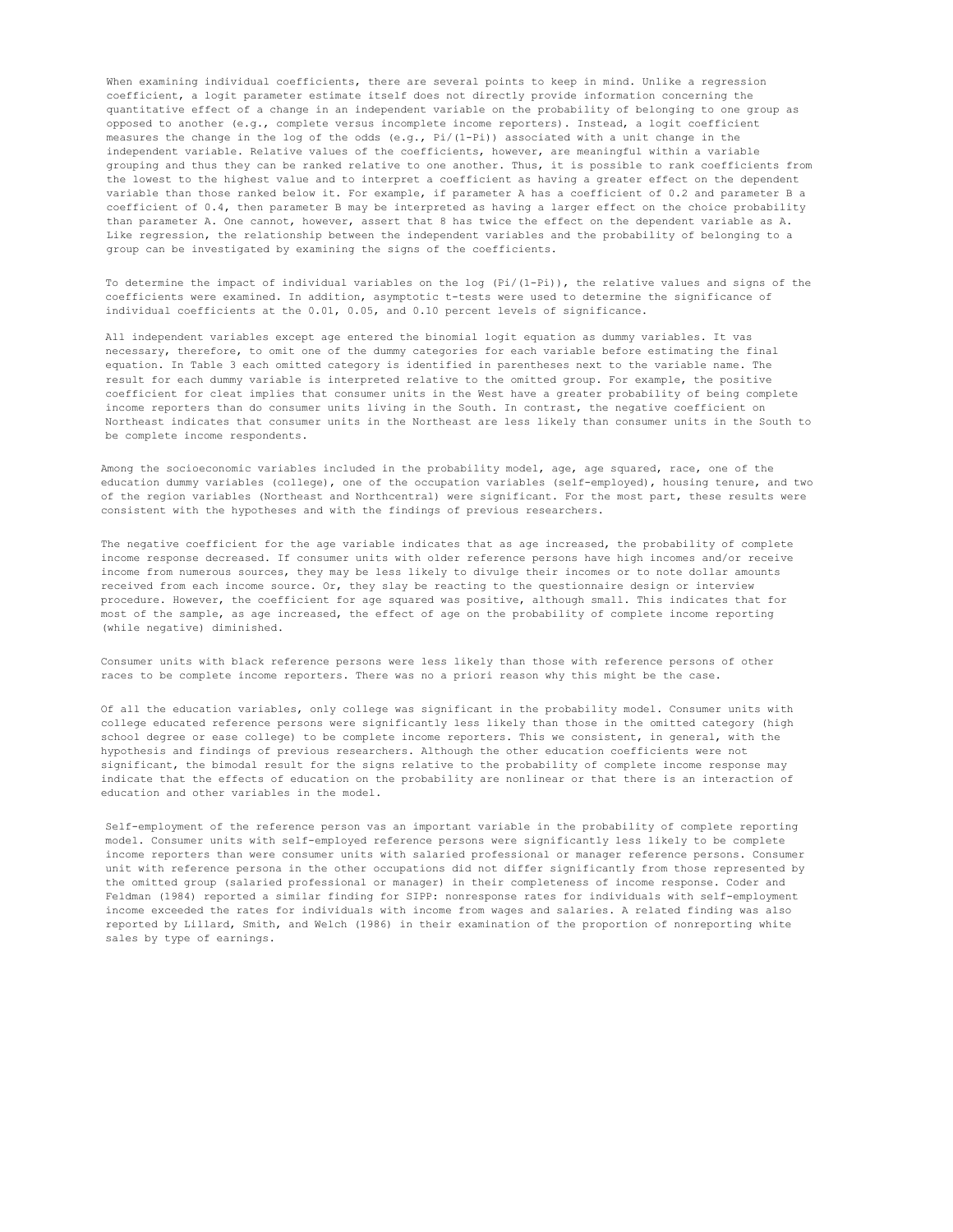Homeownership was negatively related to the probability of complete intone response. This finding was consistent with the hypothesised relationship. However, it is unlikely that homeownership exerts an independent effect on the propensity to respond, Whether the relationship is exerted rather through income is a subject for future research.

Coefficents for two of the region variables, Northeast and Northcentral, were statistically significant. Consumer units living in the Northeast and those living in the Northcentral regions of the country were significantly less likely than those living in the South to be complete income reporters. A ranking of the coefficients indicates that consumer units living in the Northeast were less likely to be complete income reporters than were those living in the Northcentral region. These differences may be related to regional patterns of cooperation or to differences in the value of income received or types of income received.

Tests for the combined contribution of variables represented by more than two dummy variables (u in the case of education, occupation, sad region) or by more than one continuous variable (as in the case of age) were performed using the likelihood ratio statistic. This procedure was followed since the variables in each set were expected to be interrelated, and because the combined influence of the set of variables was of interest. The results are supported as indicated by the Chi square statistic values in Table 4.

| Independent Variable Set                 | Chi Square Statistic | Degrees of Freedom |
|------------------------------------------|----------------------|--------------------|
| Age of Reference Person                  | $9.20**$             |                    |
| Education of Reference Person            | $11.52**$            |                    |
| Principal Occupation of Reference Person | $59.18*$             |                    |
| Region                                   | 72.74*               |                    |

Table 4. Chi Sougre Tests for Contribution of Sets of Variables

The likelihood ratio statistic was computed for four separate sets of restrictions on the model, each testing the joint significance of a set of relevant parameters. All of the variable sets contributed significantly to the income response model as explanatory variables. The set of parameters for age (age and age squared) was statistically significant as expected from the t-teats. The combined influence of the education parameters was significant in determining the probability of response completeness, although only the college parameter was significant when individual coefficients were examined. A similar finding resulted for occupation: the occupation parameter set was significant although only the parameter for the self-employed was significant according to the t-tests. As expected, region as a set of variables was important in the income response model.

## Probability of Income Response Completeness and Impact of Changing Characteristics

Since logit coefficients cannot directly provide a quantitative assessment of an independent variable's impact on the probability of an event occurring, an alternative procedure was followed. First, the estimated coefficients and consumer unit characteristics (at the sample means) were used to compute the probability of complete income reporting according to the logistic cumulative distribution function:



The probability of being an incomplete income reporter was calculated as (1-Pi). Next the values of selected variables were altered to determine the change in the probabilities. This procedure was used to predict the effect of a change in an independent variable on the probability of being a complete income reporter.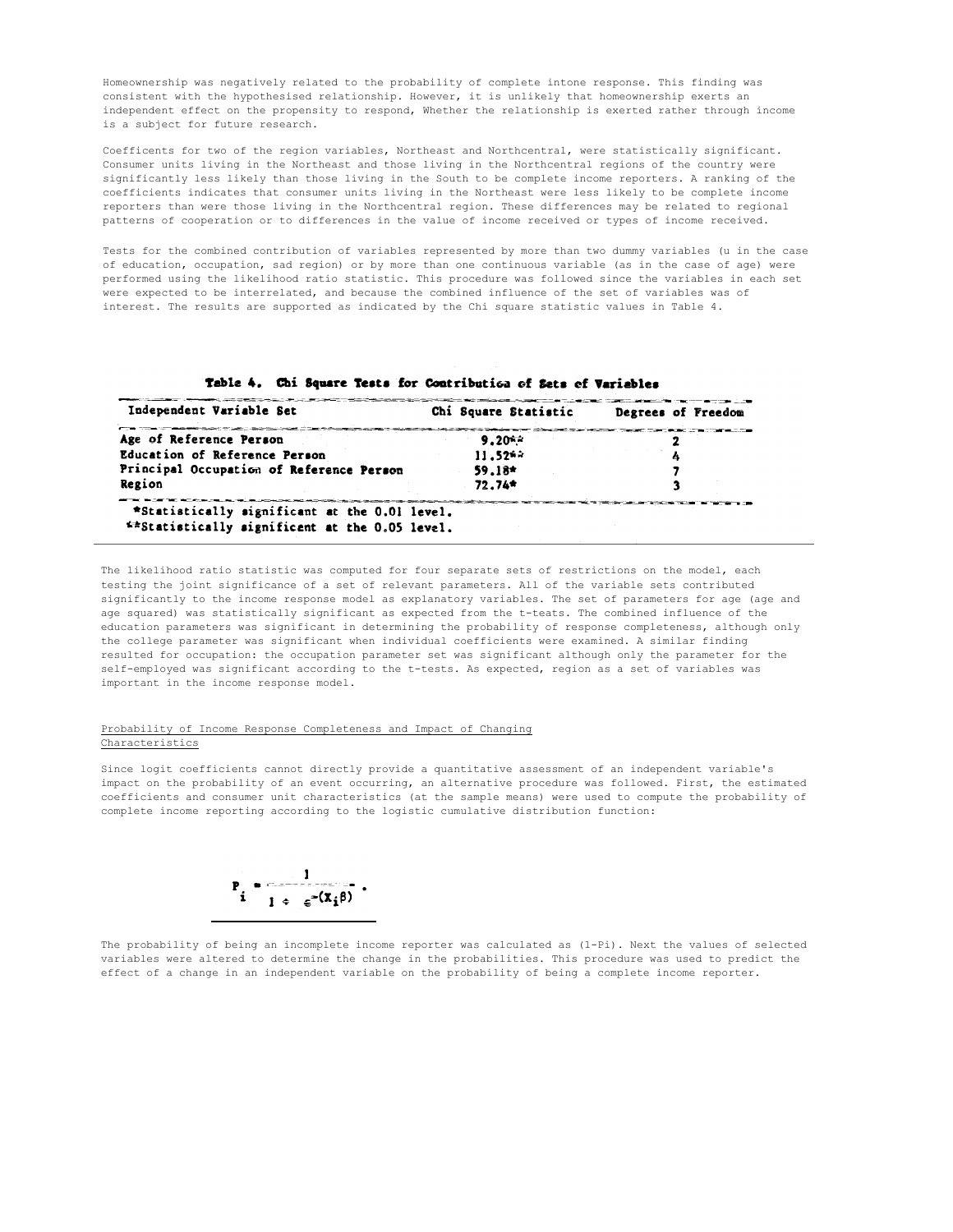On average, consumer units participating in a second interview of the CE Survey in 1983 had a 0.8849 probability of being complete income reporters (Table 5). This value represents an "average" response probability for the full sample.

The impact of changes in the independent variables on the probabilities vas examined by calculating the probabilities at particular values of the independent variables and then changing one value while holding all others constant. This procedure was employed since the majority of the independent variables are categorical sad thus only non-marginal changes are meaningful. Only the variables found to be significant in individual t-tests or those belonging to nets of variables that were significant were changed in order to observe the effect on the probabilities.

To assess the impact of changes, a representative consumer unit vas identified for comparison. Characteristics of the representative consumer unit were selected as the mean values of the continuous variables and as the categorical variables with the highest frequency of occurrence for the sampled (see Table 2). The reference person in the representative consumer unit vas 45.9 years of age (the mean of age squared was 2428.28), white (or other nonblack), male, a high school graduate (with perhaps some college), and a salaried professional or manager. The representative consumer unit vas a homeowner, lived outside a central city, and lived in the South. The values representing these characteristics were multiplied by the estimated logit parameters to obtain the representative consumer unit's income response probabilities. Next, the values of the previously identified significant variables or variable sets were changed, one at a time, and the probabilities were recalculated. All changes in the probability values are discussed in reference to the respresentative consumer unit.

Results of the sample probability calculations for complete and incomplete income response are presented in Table 5. Changes in the probabilities were in the same direction as the signs of the estimated parameters. The representative consumer unit had a 0.9018 probabilty of being a complete income respondent.

|                                             | Probabilities               |                               |  |
|---------------------------------------------|-----------------------------|-------------------------------|--|
| Case Description                            | Complete Income<br>Reporter | Incomplete Income<br>Reporter |  |
| Sample (at the mean)                        | 0.8849                      | 0.1151                        |  |
| Representative Consumer Unit <sup>a</sup>   | 0.9018                      | 0.0982                        |  |
| Changes to the Representative Consumer Unit |                             |                               |  |
| Age (increase of one standard deviation)    | 0.8918                      | 0.1082                        |  |
| Black                                       | 0.8750                      | 0.1250                        |  |
| No school                                   | 0.8136                      | 0.1864                        |  |
| Elementary                                  | 0.9141                      | 0.0859                        |  |
| College                                     | 0.8640                      | 0.1360                        |  |
| Postgraduate                                | 0.9034                      | 0.0966                        |  |
| <b>Sales</b>                                | 0.9034                      | 0.0966                        |  |
| Services                                    | 0.9288                      | 0.0712                        |  |
| Laborer                                     | 0.9073                      | 0.0927                        |  |
| Craft                                       | 0.8949                      | 0.1051                        |  |
| Self-employed                               | 0.7564                      | 0.2436                        |  |
| Retired                                     | 0.9087                      | 0.0913                        |  |
| Not working and other                       | 0.8777                      | 0.1223                        |  |
| Rented                                      | 0.9225                      | 0.0775                        |  |
| Northeast                                   | 0.8003                      | 0.1997                        |  |
| Northcentral                                | 0.8638                      | 0.1362                        |  |
| West                                        | 0.9194                      | 0.0806                        |  |

|  |  | Table 5. Sample Probability Colculations for Complete and Incomplete Income Reporters |
|--|--|---------------------------------------------------------------------------------------|
|  |  |                                                                                       |

alm all calculations, the "representative consumer unit" was characterized as follows: age = 45.9 years; (mean of age squared = 2428.23); race = white or other; sex = male; education = high school; occupation = salaried professional or manager; housing tenure = owned; degree urban = outside a central city; region = South.

 $7/D$ ue to the procedure used to identify characteristics, the representative consumer unit for this analysis would be expected to differ from a representative consumer unit for another analysis if definitions for the categorical variables differed. For example, the percentage of consumer units with a reference person in the high school group would decrease if reference persons with some college, but not a four-year degree, were reclassified into the college category which currently refers to four-year college graduates only.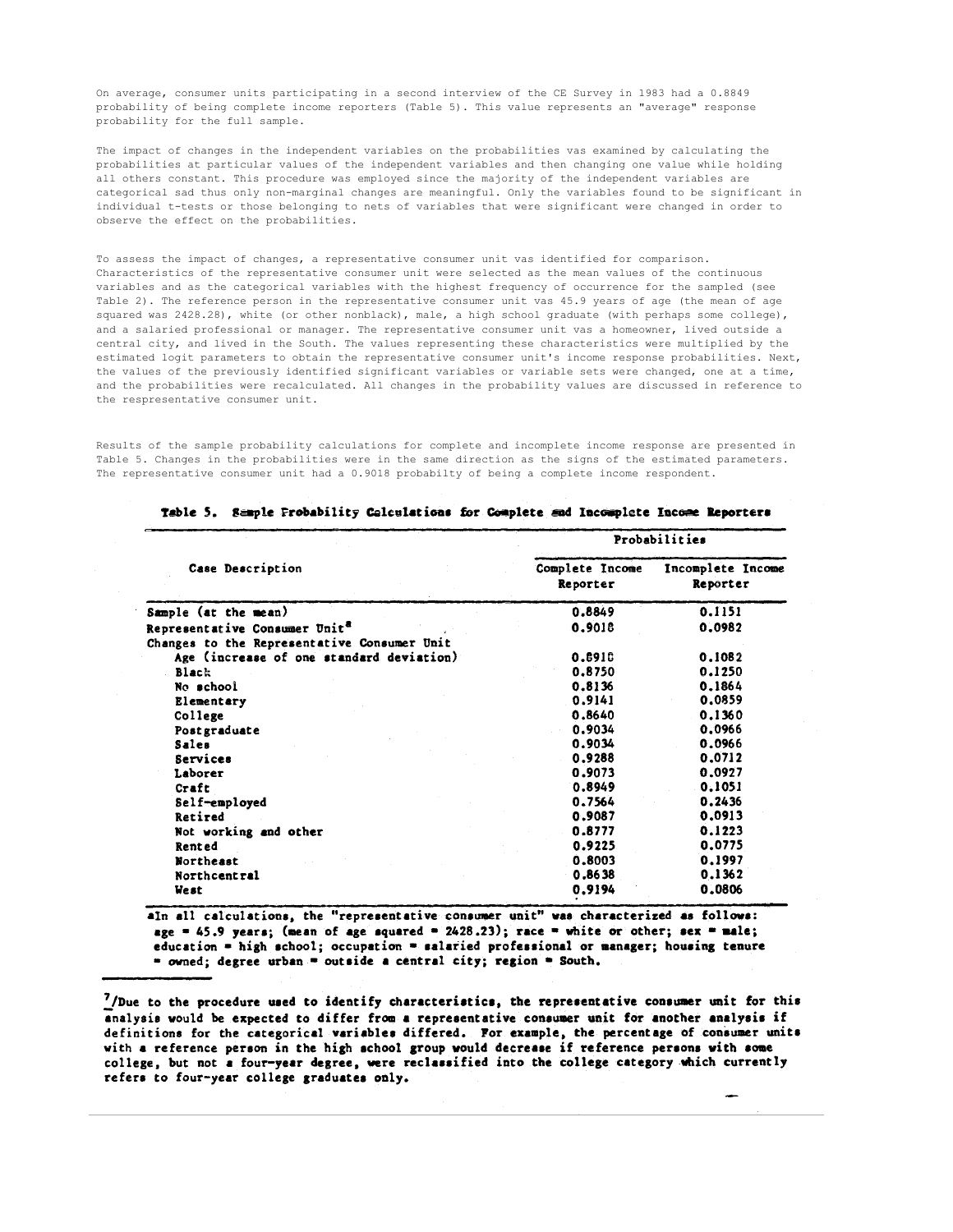An increase in age (and consequently in age squared) decreased the probability of complete income response only slightly. Holding all other values constant, an increase in age of one standard deviation, equivalent to 17.9 years, and a one standard deviation increase in age squared (1801.84 years) decreased the probability to 0.8918. This was expected given the signs and values of the age coefficients.

With a change in race, the income completeness probabilities changed only slightly. Compared to a consumer unit with a white (or other non-black) reference person and the same representative characteristics, one with a black reference person had a smaller probability of being a complete income reporter (0.875).

A nonlinear pattern emerged in the probabilities with respect to increases in educational attainment. For example, the probability of complete income response decreased to 0.864 with education equal to four years of college, while an increase in education beyond four years of college resulted in a slight increase in the complete income response probability to 0.9034. Consumer units with reference persons reporting no schooling were the least likely to be complete income respondents with a probability of 0.8136.

The greatest impact on the response probabilities was recorded for the self-employed, as vas expected. A change in only the reference person occupation from salaried professional or manager to self-employed resulted in a probability of complete income response of 0.7564. Consumer units with reference persons in service occupations but with the same other representative characteristics were most likely (Pc = 0.9288) to be complete income respondents. If the reference person was not working, the probability decreased to 0.8777. Changes in probabilities were small when the reference person was employed in a sales or craft occupation, as a laborer, or the reference person was retired. Thus, it appears that consumer units with reference persons in these latter occupational groups, holding all else constant, behaved similarly in their response to income, as defined in this study.

A change in housing tenure only marginally affected the probabilities. A renter with the same other characteristics as a homeowner had a probability of being a complete income respondent of 0.9225.

As expected from the logic results, consumer units residing in different regions of the country varied in the probabilities of complete income response. Consumer units residing in the Northeast were the least likely of all consumer units in the regional categories to be complete income respondents; their probability of response was 0.8003. Consumer units residing in the Northcentral region were more likely to be complete income respondents than were consumer units residing in the Northeast. Consumer unite in the West and those in the South were equally likely to be complete income respondents.

#### **SUMMARY**

In this section results from the analysis of consumer unit income reporting are reviewed, along with implications for future research. A binomial logit model was tested to identify socioeconomic factors which are related to the completeness of income response in the CE Interview Survey. Completeness of income response, as defined by the Division of Consumer Expenditure Surveys in the BLS, was used to define the dependent variable. Data collected during the second interview in 1983 were analyzed. The sample was composed of 4,018 complete income reporters and 593 incomplete income reporters.

Results of the logic analysis indicated that age, race, education, and occupation of the reference person, housing tenure, and region in which the consumer unit resided were significant variables in determining the probability of being a complete income reporter as opposed to being an incomplete income reporter. With increases in the reference person's age, the probability that the consumer unit was a complete income respondent decreased. However, with increases in age, the effect of age on the probability (while negative) diminished. Consumer units with black reference persons were less likely to be complete income reporters than were consumer units with a nonblack reference person. If the reference person was a college graduate, the probability that the consumer unit would be a complete income reporter decreased. The greatest influence on the probabilities was exerted by the self-employment occupation variable for the reference person. Consumer units in which reference persons were self-employed were the least likely to be complete income reporters, compared to consumer units in which the reference persons were in other occupations. Homeowners were less likely than were renters to be complete income reporters. Residing in the Northeast or in the Northcentral regions also negatively affected the probability that a consumer unit would provide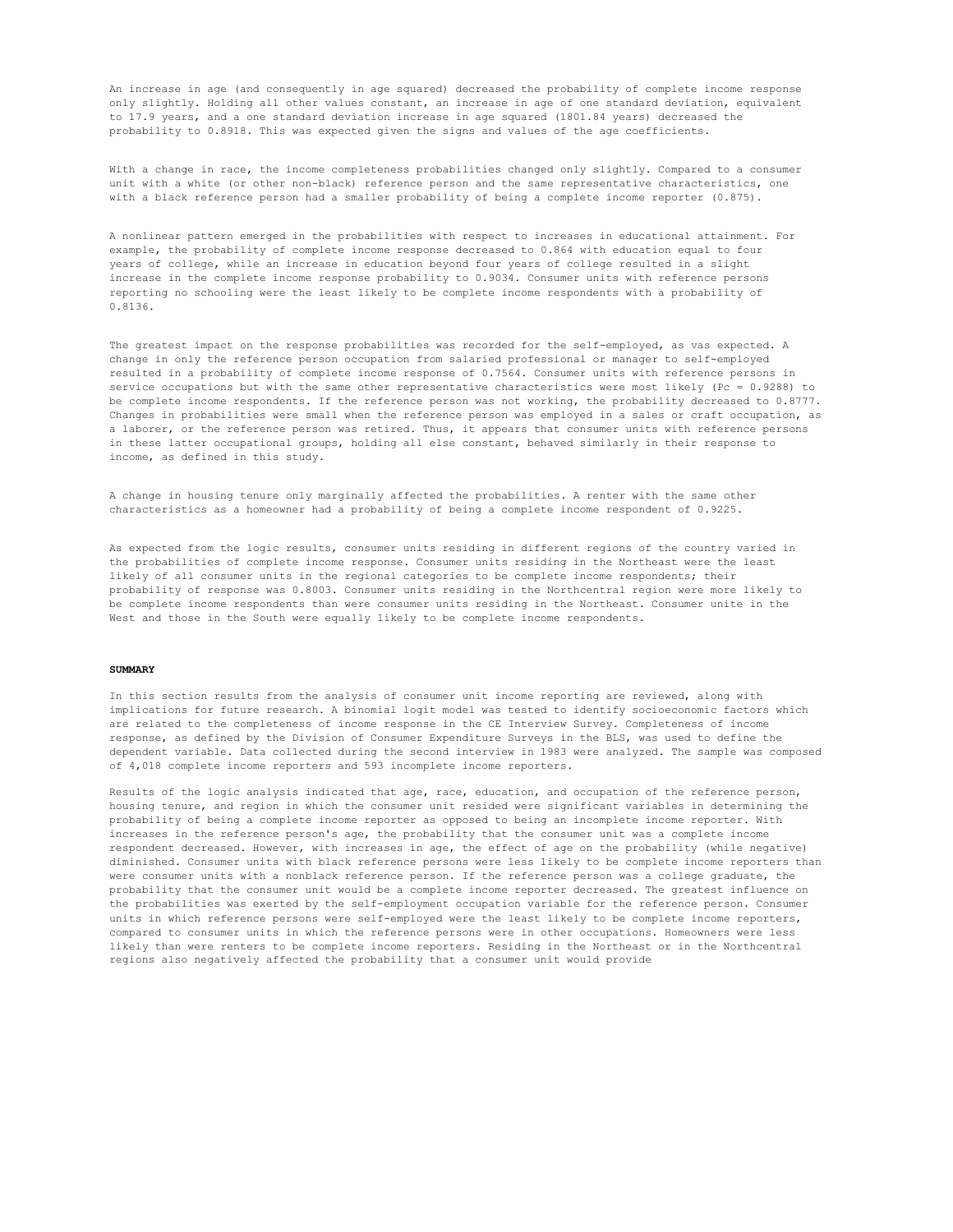complete responses to the income questions. Neither sex of the reference person nor degree urban contributed significantly to the probability model.

This analysis has allowed us to identify various socioeconomic variables related to income response completeness. This is a first step in determining which factors are important for us to focus upon as we develop ways to increase income response completeness. For this analysis, we did not attempt to test whether the socioeconomic variables influenced income completeness through their effect on income or whether the variables independently influenced income completeness. Our basic assumption was that the completeness of income reporting can be statistically linked to the socioeconomic characteristics of the consumer unit. This is in contrast to income/earnings studies which link the probabilities to characteristics of individuals. Based an the results from our study we can report that complete income reporting consumer units and incomplete income reporting consumer units are different in terms of the socioeconomic variables found to be significant in our model. However, it would be presumptuous for us to say at this time that the pattern of incomplete income reporting is related to the missing income itself. Future research on this issue seems desirable.

Results from this study have important implications for researchers within and outside of the Bureau of Labor Statistics. Researchers interested in using income from the CE Survey need to be aware that complete and incomplete reporters of income are different; this difference may lead to biased estimation results. We at the BLS are interested in selecting or developing an income imputation procedure for the CE Survey. Although we cannot state that the incompleteness of income is related to income itself, we need to be ready to consider model-based procedures which can recognize the response mechanism (for references see David, et al. 1983; Fay 1986). Focusing on factors related to income report completeness is important when revising data collection procedures to improve data quality.

For whatever reason, consumer units which are identified as incomplete income reporters are unwilling or reluctant to provide the requested income information. Reasons for incomplete income response include the inability to understand a question, the mistaken belief that a question does not apply, or the unavailability of the information either from a lapse of memory or lack of knowledge (Fay 1986). There may be a general fear of government or other uses of the data. Incomplete income reporters may have an income-elastic demand for privacy or they may simply place a higher price on their tine for completing the survey Millard, Smith, Welch 1986) compared to complete reporters. Interview length may also be a factor in whether consumer units complete the income questions. Income questions are placed at the end of the Interview questionnaire. The Interview takes, on average, two to three hours to complete. Some survey respondents may become fatigued or frustrated before the income questions are asked. As a result they say refuse to answer the questions entirely, they may provide only basic income information, or they may lie and distort their incomes in order to evade reporting. The presence or absence of others during the interview process may also affect the responses of individuals who regard the divulging of income information as inappropriate (Little and Samuhel 1983). Failure to respond to one question in a survey say induce further nonresponse to subsequent items, thus, nonresponse may lead to further nonresponse (Fay 19861. Fay (1986) rtes that nonresponse may arise from causes which are not restricted to the behavior of the respondents. For example, interviewers may skip questions due to misunderstanding of the questionnaire or avoid questions that embarrass them. Since income of all consumer unit members is to be recorded, incomplete reports may result if other members are not available to be interviewed. Thus, the circumstances of incomplete reporting are varied and complex. Future research is needed to more specifically identify factors which are related to incomplete income response.

Future research could include the testing of various specifications of the probability of income response completeness model. For example, the dependent variable could be defined to represent the three types of complete income reporting situations plus incomplete reporting categories for combinations of refusals and don't knows. Or, the dependent variable could be defined in terms of the reporting of income by source (e.g.. wages and salaries, self-employment income, retirement, and other). Or, the dependent variable could be defined in terms of the reporting of individuals within consumer units. In lieu of the reference person's characteristics, those of the survey respondent could be included as explanatory variables in the model. Additional socioeconomic variables which might be related to income response completeness include marital status of the survey respondent or reference person, number of children, number of persons within the consumer unit with an income source, work status of consumer unit members in terms of fulltime and parttime, and interaction terms far age, education, and occupation. In order to teat hypotheses concerning the data collection features of the survey, administrative variables could be added to the model. These might include the total number of minutes for the interview, month in which the interview was conducted, general survey nonresponse relative to specific income nonresponse, and whether records were used in answering an interviewer's questions.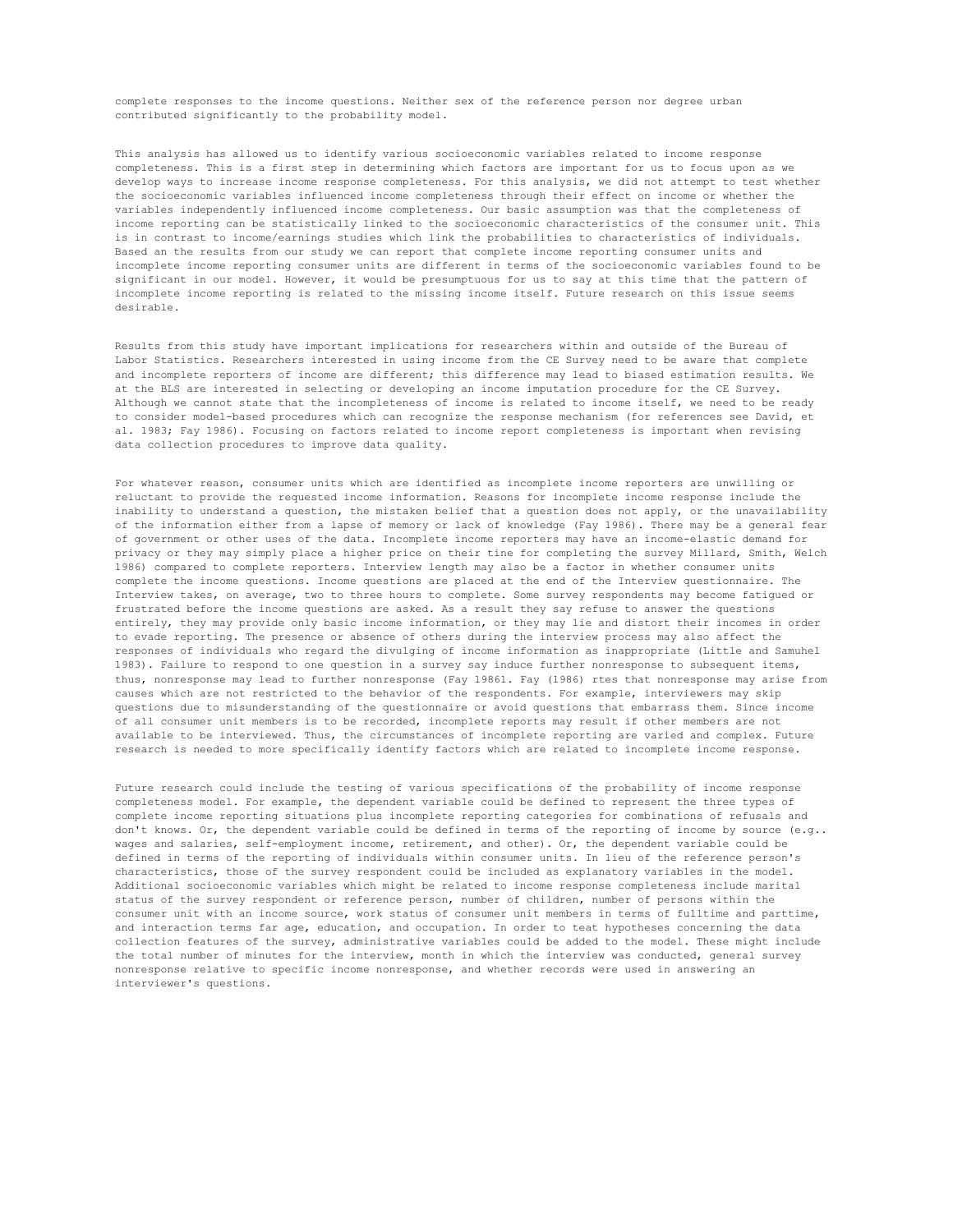In conclusion, we repeat, this study must be considered as one of exploration. However, we think that our results are sufficiently promising to warrant future research on the incompleteness of income reporting and the missingness of income in the Consumer Expenditure Survey.

## REFERENCES

ANDREWS, FRANK M., and HERZOG, A.R. (1986), "The Quality of Survey Data as Related to Age of Respondent," Journal of the American Statistical Association, 81 (394), 403-410.

ANTOS, JOSEPH (1983), LOGIT package version 3/83, available at the Bureau of Labor Statistics.

- CHAMPNEY, TIMOTHY F., and FELL, RALPH (1982), "Imputation of Income: A Procedural Comparison," American Statistical Association, 1982 Proceedings of the Section on Survey Research Methods.
- CODER, JOHN P., and FELDMAN, ANGELA M. (1984), "Early Indications of Item Nonresponse on the Survey of Income and Program Participation," American Statistical Association, 1984 proceedings of the Section on Survey Research Methods.
- DAVID, MARTIN H., LITTLE, RODERICK, SAMUHEL, MICHAEL, and TRIEST, ROBERT (1983), "Imputation Models Based on the Propensity to Respond," American Statistical Association, 1983 Proceedings of the \_ Section on Business and Economics Statistics.
- DOMENCICH, T., and MCFADDEN, D. (I975), Urban Travel Demand: A Behavioral Analysis, Amsterdam: North Holland Press.
- FAY, ROBERT E. (1986), "Causal Models for Patterns of Nonresponse," Journal of the American Statistical Association, 81 (394), 354-365.
- GREENLEES, JOHN S., REECE, WILLIAM S., and ZIESCHANG, KIMBERLY D., (1982), "Imputation of Hissing Values When the Probability of Response Depends on the Variable Being Imputed," Journal of the American Statistical Association, (Applications Section) 77 (378), 251•261.

HENSHER, D.A., and JOHNSON, L.W. (1981), Applied Discrete-Choice Modelling, London: Croon Helm.

- JUDGE, G.G., RILL, R.C., GRIFFITHS, W., LUTKEPOHL, A., and LEE, T. (1982), Introduction to the Theory and Practice of Econometrics, New York: John Wiley and Sons.
- KINSEY, JEAN, and LANE, SYLVIA (1978), "The Effect of Debt on Perceived Household Welfare," Journal of Consumer Affairs, 12 (I), 48-62.
- LILLARD, LEE, SMITH, JAMES P., and WELCH, FINIS (1986), "What Do We Really Know about Wages? The Importance of Nonreporting and Census Imputation," Journal of Political Economy, 94 (3), 489-506.
- LITTLE, RODERICK J.A., and RUBIN, DONALD B. (1983) in Wright, Tommy (ad.), Statistical Methods and the Improvement of Data Quality, Orlando: Academic Press, Inc.
- LITTLE, RODERICK J.A., and SAMUHEL, MICHAEL E. (1983), "Alternative Models for CPS Income Imputation, "American Statistical Association, 1983 Proceedings of the Section on Survey Research Methods.
- LITTLE, RODERICK J.A., and SCHLUCHTER, HARK D. (1985), "Maximum Likelihood Estimation for Hued Continuous and Categorical Data with Hissing Values," Biometrika, 73 (3), 497-512.

MADDALA, G.S. (1977), Econometrics, New York: McGraw Hill Book Company.

- MADDALA, G.S. (1983), Limited-dependent and Qualitative Variables in Econometrics, Cambridge: Cambridge University Press.
- PINDYCK, R.S., and RUBINFELD, D.L. (1981), Econometric Models and Economic Forecasts (2nd ad.), New York: McGraw-Hill Book Company.

TARDIFF, T. (1976), "A Note on Goodness of Fit Statistics for Probit and Logit Models," Transportation, 5(4), 377-388.